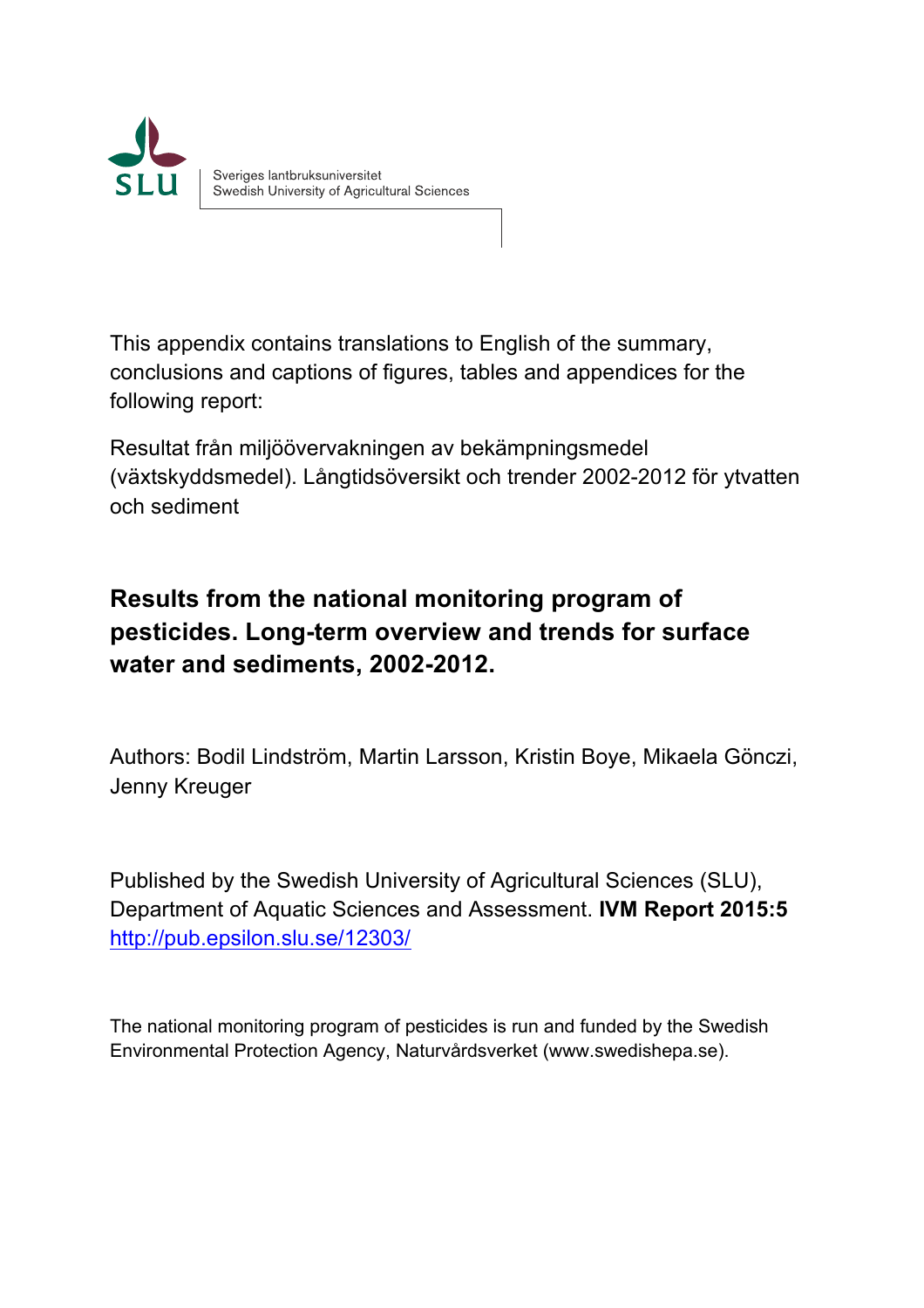### **Contents**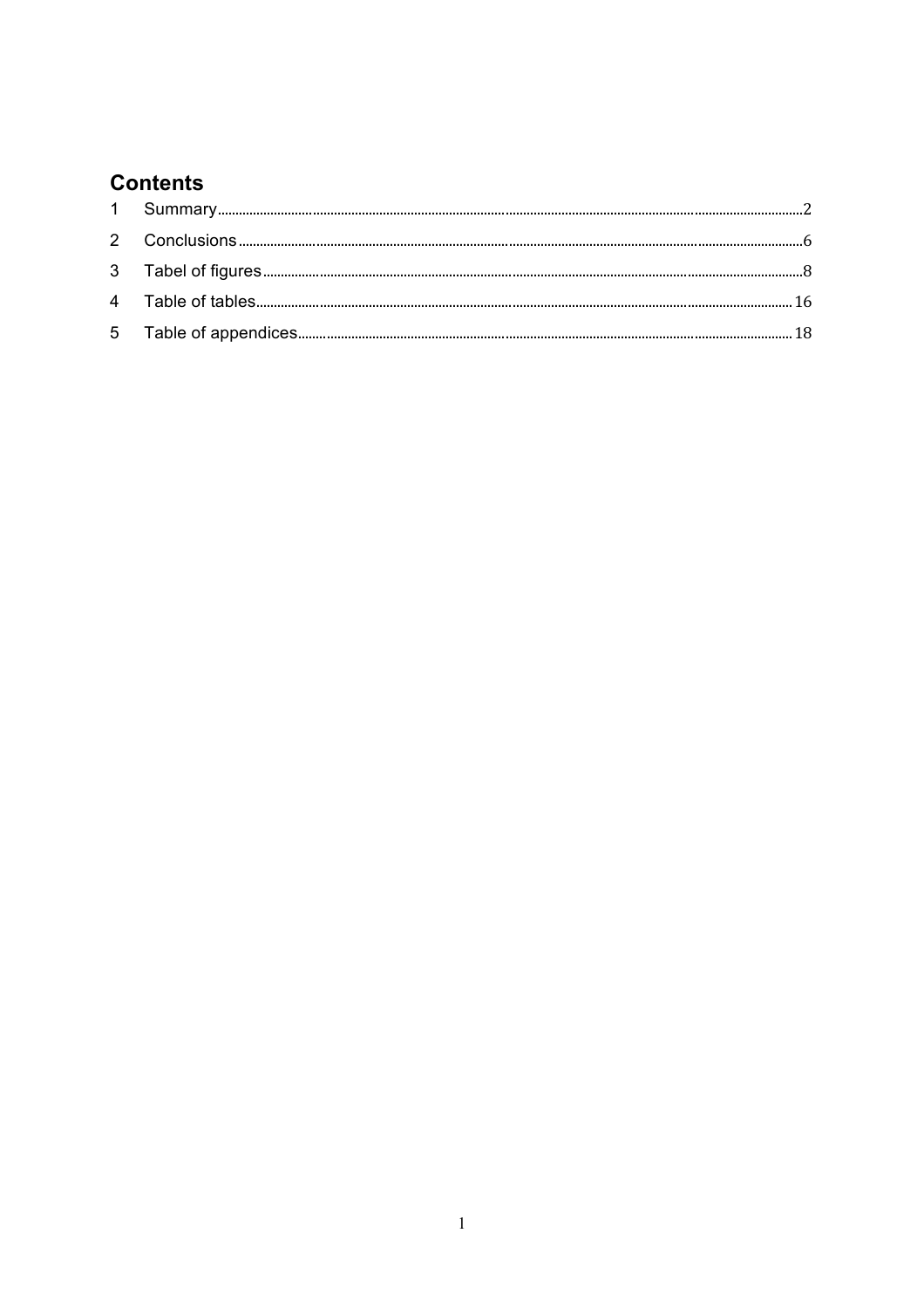# 1 Summary

Pesticide analyses have been conducted by the Swedish University of Agricultural Sciences since 2002, within the framework of the national environmental monitoring programme (Agricultural Soils) managed by the Swedish Environmental Protection Agency. The analyses include collection of surface water samples and sediment for determination of pesticide residues in four streams draining small model catchments representative of intensely cultivated areas within the counties of Västergötland, Östergötland, Halland, and Skåne, the dominant agricultural regions of Sweden. Samples are also collected from two rivers, Skivarpsån and Vege å, in Skåne.

This report provides an in-depth description of the model catchments in terms of growing conditions (particularly climate and soil type), dominant crops, and pesticide use. Further, we present a compilation of analytical data on pesticides in surface water and sediment for the period 2002-2012, including a detailed description of detection frequency, surface water concentrations of commonly used substances, and emerging trends during the period. Appendices include detailed information on weather conditions in the four catchments, the scope of the analyses, and a summary of detection frequency and concentration per substance and area.

The catchment sizes vary between 770 ha (Västergötland) and 1630 ha (Halland), of which approx. 90% is arable. The soils within the four catchments are representative of Swedish agricultural soils in general, ranging from sandy soils in the catchment in Halland to heavy clays in the Västergötland catchment. The catchments in Halland and Skåne have greater mean annual precipitation (775 mm and 730 mm, respectively, for 2002-2012) and higher mean annual temperature (~8°C), while the catchments in Västergötland and Östergötland are drier (650 mm and 580 mm, respectively) and slightly colder ( $\sim$ 7 $\degree$ C). For all catchments, this represents an increase in mean annual temperature of nearly 1°C compared to the 30-year norm (1961-1990) and all catchments, except Halland, also exhibit an increase in mean annual precipitation by around 100 mm. This increased rainfall compared with the 30-year norm mainly occurs in summer, with an average increase for May-October of 60-90 mm.

There were no major changes in the crops grown in the model catchments during 2002-2012, apart from a decreased area of fallow in all catchments except Skåne and an increased area of maize in the Halland catchment (total 5% in 2012). The dominant crops in each catchment are as follows: Västergötland – cereal (grown on  $\sim$ 75% of arable land), oilseeds, and peas; Östergötland – cereal (~65%), oilseeds, potatoes, forage ley, and peas; Halland – cereal  $(\sim 50\%)$ , forage leys, potatoes, sugar beet, and peas; and Skåne – cereal  $(\sim 65\%)$ , sugar beet, oilseeds and peas.

The proportion of arable land treated with some form of pesticide increased during 2002-2012 in the Västergötland and Östergötland catchments, from ~80% in the beginning of the period to ~90% in later years. This was mainly due to decreasing area under fallow and forage ley in these catchments. In the Halland catchment, around 20% of the arable land was under fallow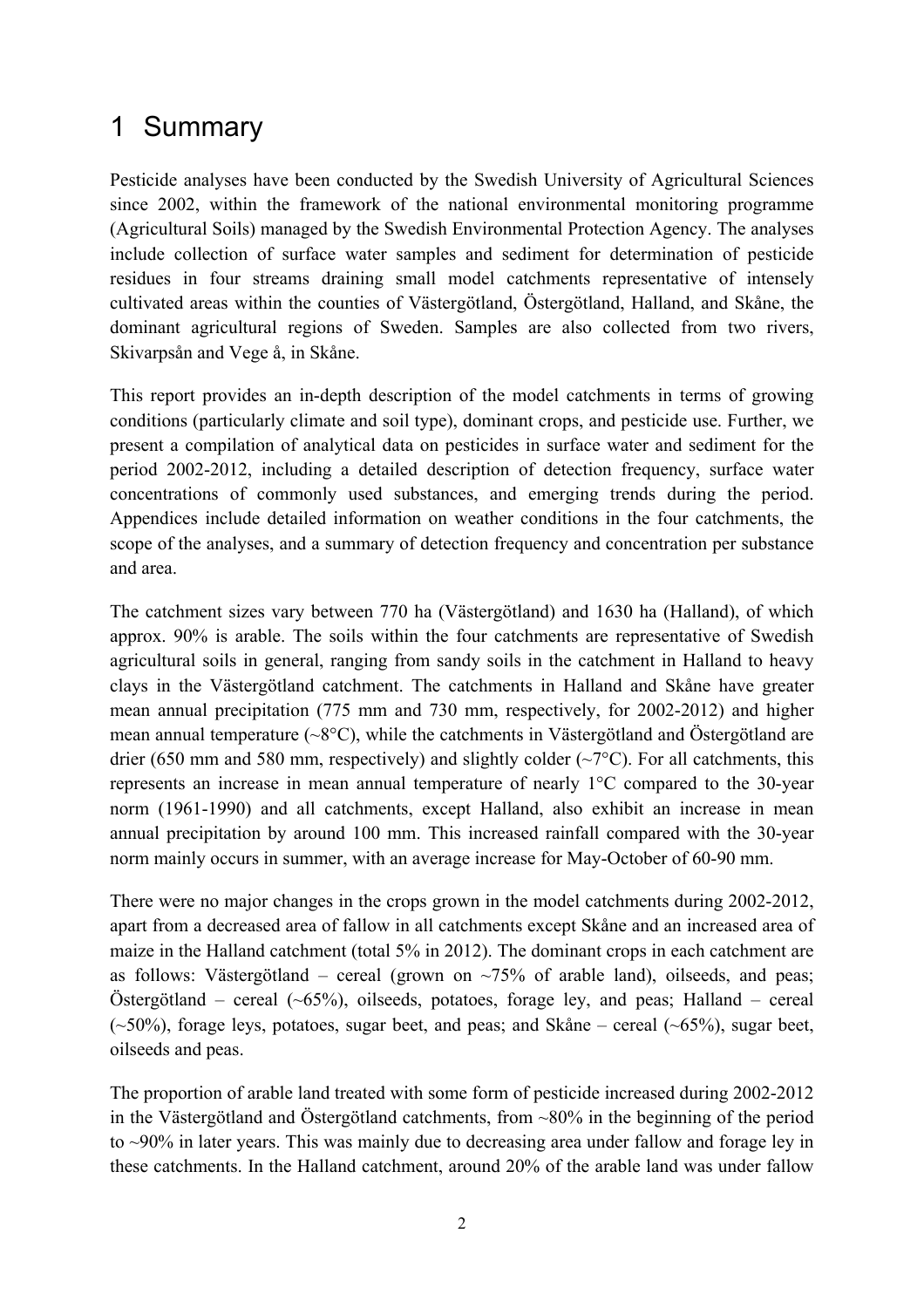and ley during 2002-2012.This is a higher proportion than in the other catchments, and correspondingly a smaller proportion of the arable land was treated with pesticides (80%). In the Skåne catchment, the pesticide-treated proportion of arable area was around 95% throughout the entire period. Herbicides were used principally on the entire pesticide-treated acreage in all four catchments, but the application of fungicides and insecticides showed greater variability within and between the catchments.

The total amount of active pesticide ingredients applied within each catchment, calculated per unit treated area (kg/ha) was twice as high in the southern catchments, Skåne and Halland, as in Västergötland and Östergötland. This is a consequence of differences in climate and choice of crops between the regions. Overall, despite variations between years, the total use decreased by around 0.25 kg/ha in all catchments from 2002 to 2012.

Within each catchment, the choice and relative distribution of crops within the arable area and the use of pesticides (calculated as amount of active ingredient applied per unit treated area and proportion of treated area) can be considered comparable to those in the respective county, provided the intensity of cultivation within the catchment is taken into account. Thus, the catchments can be considered representative of intensive agricultural areas for each county. Likewise, the spread of soil types found across the model catchments is reasonably representative of arable land in Sweden.

In each model catchment, surface water samples were taken with automatic samplers (timeintegrated weekly samples, with sub-samples every 80 minutes), while the two rivers were sampled manually with a bottle on a pole (momentary grab samples). The majority of samples were collected during the summer months, *i.e.* the period during which pesticide use is most intense. This resulted in between 20-30 samples per model catchment and year, and nine samples per river and year. Additionally, in Skåne another automatic surface water sampler provided 12-42 flow-proportional samples per year. Flow-proportional means that an increase in water flow corresponds to more frequent sampling. Sediment sampling was carried out once a year (in September) in all streams in the catchments and in the rivers.

The number of substances analysed per sample of surface water increased from 76 in 2002 to 131 in 2012. During the period 2002-2012 the analytical methods progressively improved, with *e.g.*, lower detection limits and more substances included in analyses from 2009 onwards. The substances targeted in analyses represent the majority of substances used by farmers in the model catchments. In 2012, between 78% and 99% of the total amount (kg) of pesticides used in the catchments were included in the analyses.

In total 140 substances were included in the analyses of surface water during the entire or part of the period 2002-2012. Of these, 10% were detected often (in >50% of samples), while 50% of the substances were detected seldom or never (in <2% of samples).

The concentrations of pesticides in surface water generally displayed no clear trends in 2002- 2012, and the average total concentration for an individual sample during the entire period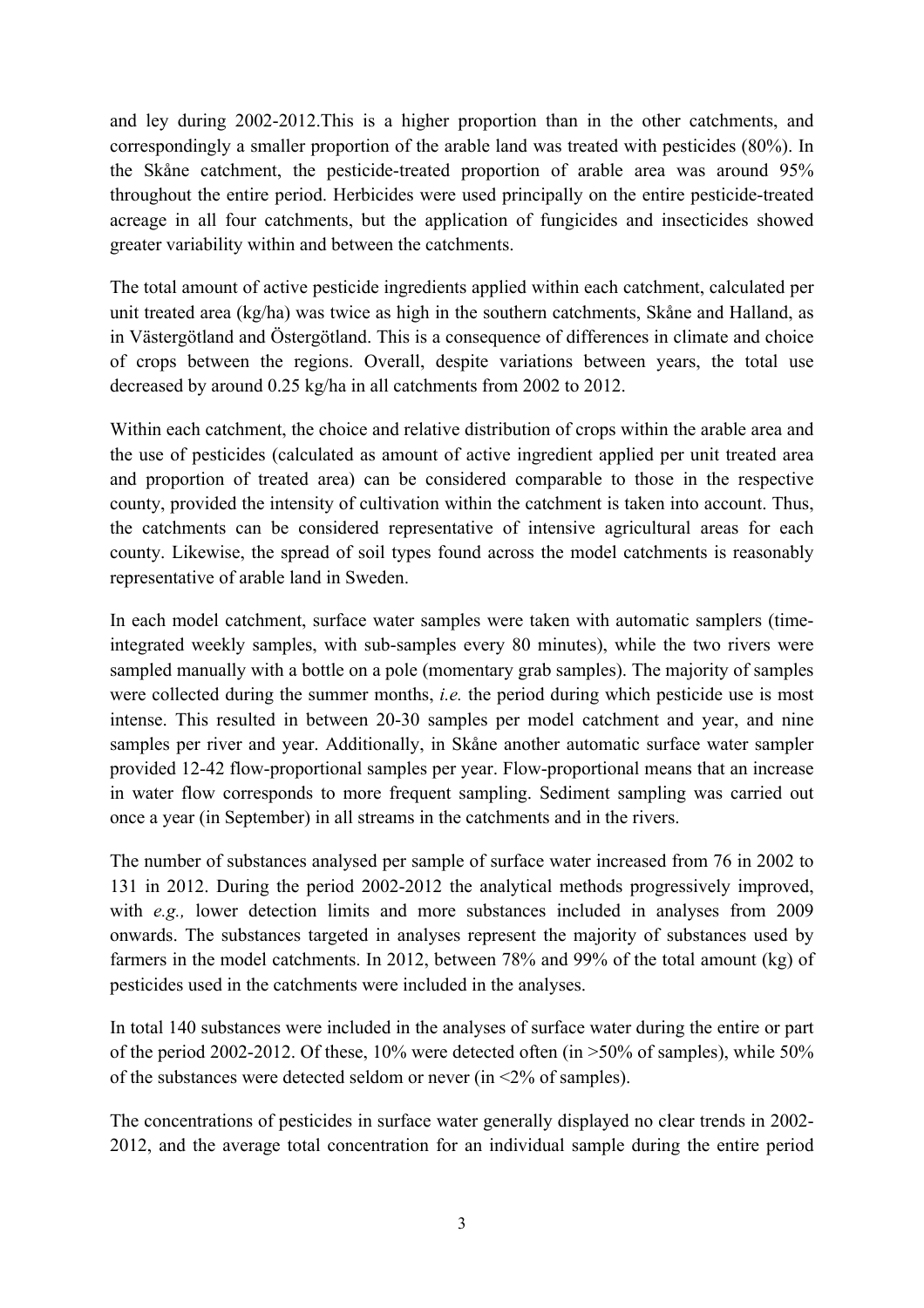was around 1.0  $\mu$ g/L. This is partly because a few substances make up the majority of the total concentration and their concentrations remained relatively constant during the period.

On average, 13 substances were detected per sample in 2002-2008 and 22 substances per sample in 2009-2012. Samples from the Skåne catchment and the rivers had more substances than the other catchments. The substances encountered most frequently in 2002-2012 were the herbicides bentazone (100% of all samples), glyphosate (89%), isoproturon (76%), MCPA (75%), and metazachlor (65%). These substances were also the most commonly used in terms of amount and/or treated area during the period, which partly explains why they were detected in most samples. However, this was not the case for bentazone, which was not extensively used. The concentrations and detection frequencies of these substances showed no clear trends during the period.

The proportion of surface water samples with concentrations of one or more pesticides exceeding its respective environmental quality standard (EQS) remained relatively constant in the period 2002-2012, with the limit exceeded in around 45% of samples. Diflufenican, a commonly occurring herbicide in water samples (50% of all samples), was the substance that most frequently exceeded its EQS (25% of all samples), although the frequency of exceedance varied greatly between catchments (2% in Östergötland, 68% in Skivarpsån). Other substances detected in concentrations over the EQS were the fungicide picoxystrobin (14% of all samples) and the herbicides isoproturon (7%) and MCPA (6%).

Some substances that were banned before or at the start of the monitoring period (year 2002), for example atrazine, terbuthylazine, their degradation products, and BAM (degradation product of diclobenil), are persistent and can still be encountered in surface water. For terbuthylazine and its degradation products DETA, however, the concentrations and frequency of EQS exceedance both decreased during the period. Also in sediments, a number of long banned substances, *e.g.,* DDE, occurred relatively frequently. All substances detected in sediment samples have a high capacity to bind to organic material and/or clay minerals. Glyphosate was the substance detected at highest concentrations and was one of two substances, the other being esfenvalerate, found in all catchments. Considerably fewer substances were detected in the sediment samples than in the surface water samples. The highest number of substances was found in sediment from the Skåne catchment, where the frequency of detection also was highest.

In general, it was difficult to discern any clear trends for individual pesticides, since 11 years (2002-2012) is a relatively short period for many substances due to variability in use and weather conditions between years.

Despite some differences between the model catchments regarding climate, soil type, and crop distribution, our data shows that the total concentration of pesticides in surface water did not differ substantially between the model catchments This was consistent for all types of pesticides (herbicides, fungicides and insecticides). In addition, the total concentration measured in the rivers did not differ substantially from those measured in the model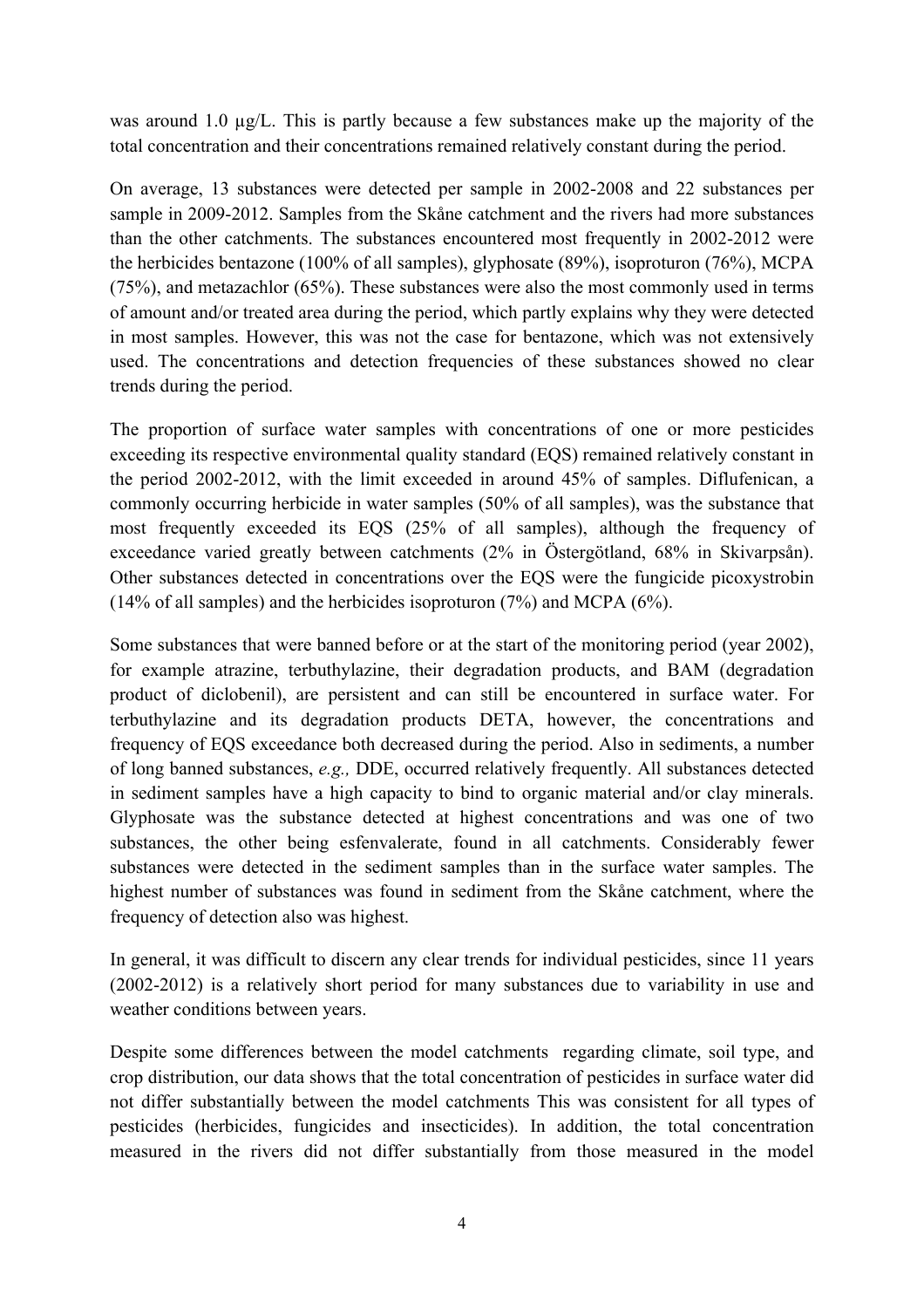catchments, despite differences in sampling method, proportion of arable land, size of catchment area, and discharge.

Since the existing EQS values for different pesticides have not been updated for several years and are only preliminary for some substances, the exceedance amount and frequency patterns could shift if new studies were conducted that led to the guideline values being adjusted, upwards or downwards.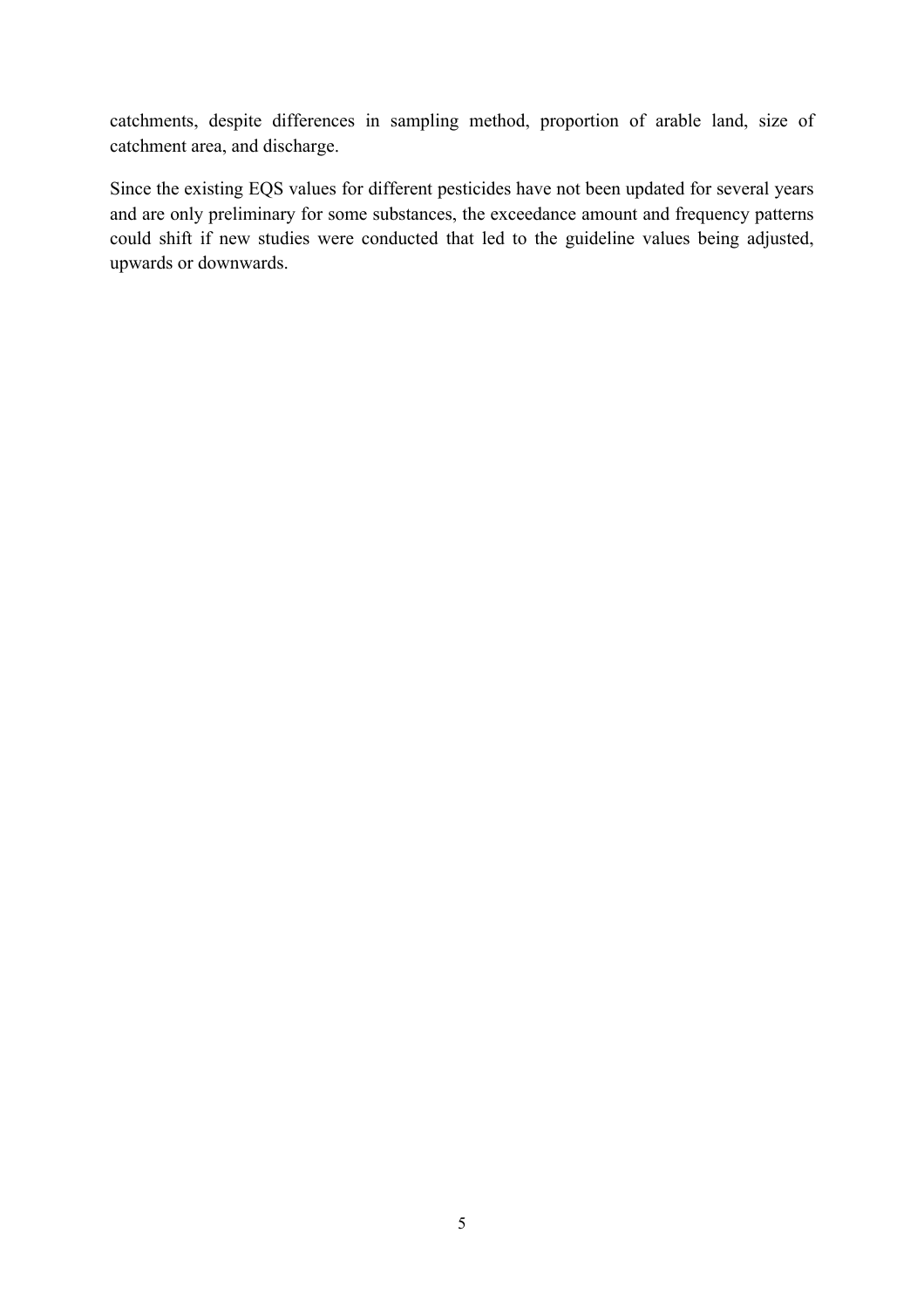# 2 Conclusions

Weather data from the environmental monitoring of pesticides in four agricultural model catchments in Sweden reveal an increase in summer precipitation of 60-90 mm (May-October) during the period 2002-2012 compared with the national 30-year norm (1961-1990). A wetter climate can increase the risk of pesticide leaching, emphasizing the importance of continuous, long-term monitoring of climate impacts within environmental monitoring programs.

According to our analyses, the soils in the four model catchments included in the monitoring program are representative of Swedish arable soils. The wide range of soil textures found in the catchments differs in their susceptibility to leaching, from sands to clays.

The crops grown within the model catchments are relatively representative for their respective county, except they include less ley, *i.e.* cropping is generally more intense within the model catchments than in the county in general. No major changes were found regarding the crops grown during the period, except for the area of fallow decreasing slightly towards the end of the period. This corresponded to a simultaneous increase in the proportion of arable land being treated with pesticides in the catchments.

The amounts of active substances applied, calculated as kg per unit area, showed a weakly declining trend in all four model catchments during the period 2002-2012, with a generally higher level of pesticide use in the Southern catchments in Halland and Skåne than in the catchments in Västergötland and Östergötland.

Total use of fungicides and insecticides varied between years, whereas the use of herbicides was more consistent. However the substances used varied, as new products were introduced and others disappeared. This requires flexibility in the analysis programme, although the results show that the majority of the substances used during the period were included in the analyses.

The concentrations of pesticides in surface water generally displayed no clear trends in 2002- 2012, with the average total concentration for an individual sample during the entire period remaining around 1.0 µg/L. This was partly because a few substances with a relatively constant concentration over the years contributed most to the total concentration. They include the herbicides bentazone, glyphosate and MCPA.

Herbicides are the most commonly used group of pesticides and this is reflected in them being most frequently detected in surface water. They were also detected more frequently in elevated concentrations in all catchments and rivers included in the environmental monitoring program.

Analytical advancements made it possible to detect lower concentrations from 2009 onward than in the beginning of the monitoring period. As a consequence, some substances that had been difficult to detect at environmentally relevant levels, *i.e.* below the EQS, could be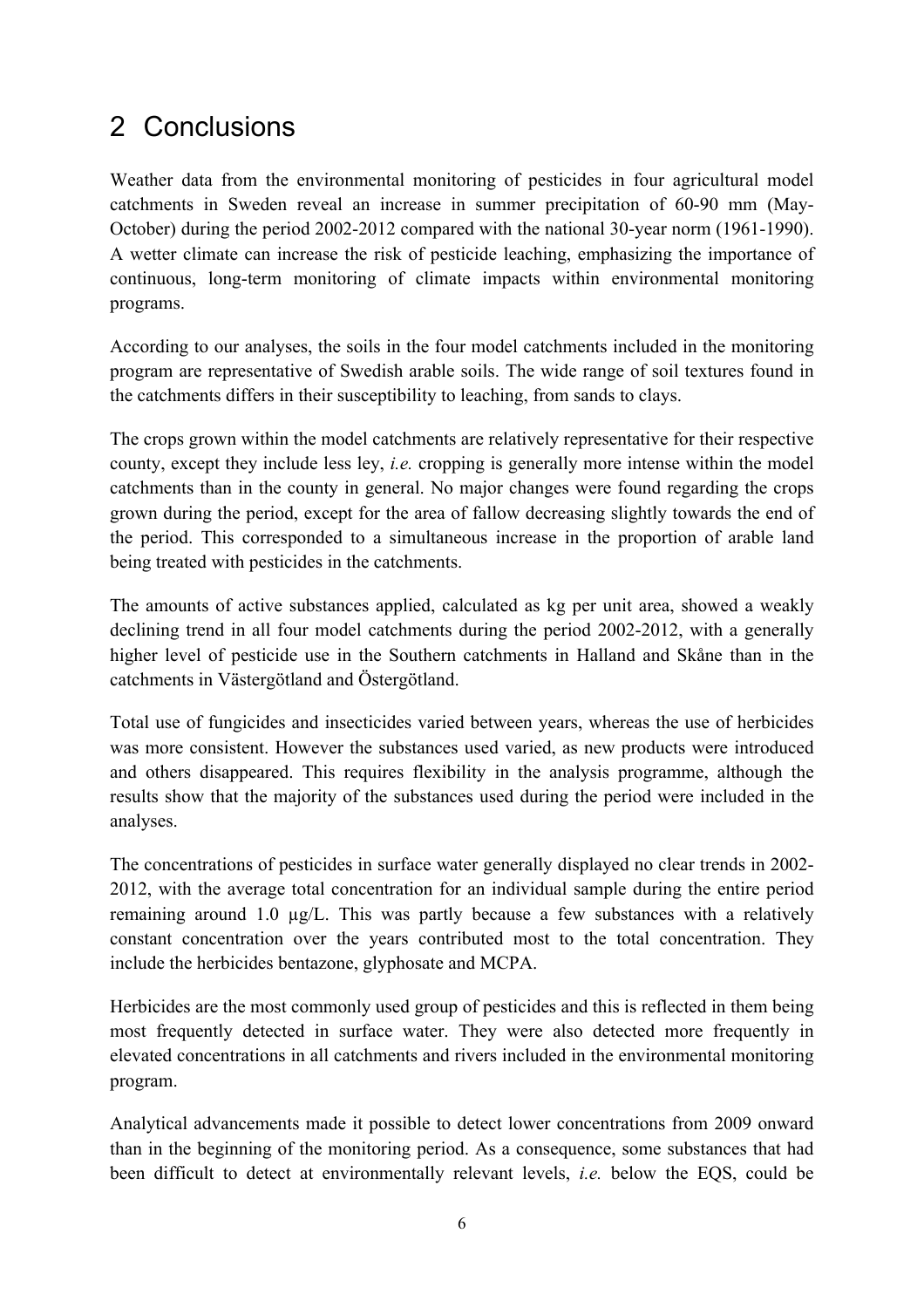monitored more accurately in later years. As a consequence, some trends may be challenging to interpret during this period, because an increase in *e.g.,* number of detected substances or detection frequency may be caused by the improved ability to detect substances at lower concentrations and not an actual increase in occurrences.

No trend was seen in the proportion of surface water samples with concentrations of pesticides exceeding their EQS values during the period 2002-2012. The substances that most commonly exceeded their EQS values were mainly herbicides, although most herbicides never exceeded their EQS, because they generally exhibit relatively low toxicity to aquatic organisms and thus have relatively high EQS values.

The substances that most frequently exceeded their EQS in the period 2002-2012 were the herbicides diflufenican, isoproturon, MCPA, metribuzin, metazachlor, and terbuthylazine. In addition, the insecticides imidacloprid and tiacloprid and the fungicide picoxystrobin were detected relatively often in concentrations exceeding the EQS. These three substances were approved for use after the monitoring programme started in 2002 and were only analysed in the later part of the period.

In sediment samples analysed 2003-2012, considerably fewer pesticides were found than in surface water samples. The highest concentrations detected were of glyphosate, although some long banned substances, *e.g.,* DDE, occurred relatively frequently. All substances detected in sediment samples have a high capacity to bind to organic material and/or clay minerals.

In general, it is difficult to discern any clear trends for individual pesticides, since 11 years (2002-2012) is a relatively short period due to variability in use and weather conditions between years.

Despite some differences between the model catchments regarding climate, soil type, and crop distribution, our data shows that the total concentration of pesticides in surface water did not differ substantially between the model catchments This was consistent for all types of pesticides (herbicides, fungicides and insecticides). In addition, the total concentration measured in the rivers did not differ substantially from those measured in the model catchments, despite differences in sampling method, proportion of arable land, size of catchment area, and discharge.

Since the existing EQS values for different pesticides have not been updated for several years and are only preliminary for some substances, the exceedance amount and frequency patterns could shift if new studies were conducted that led to the guideline values being adjusted, upwards or downwards.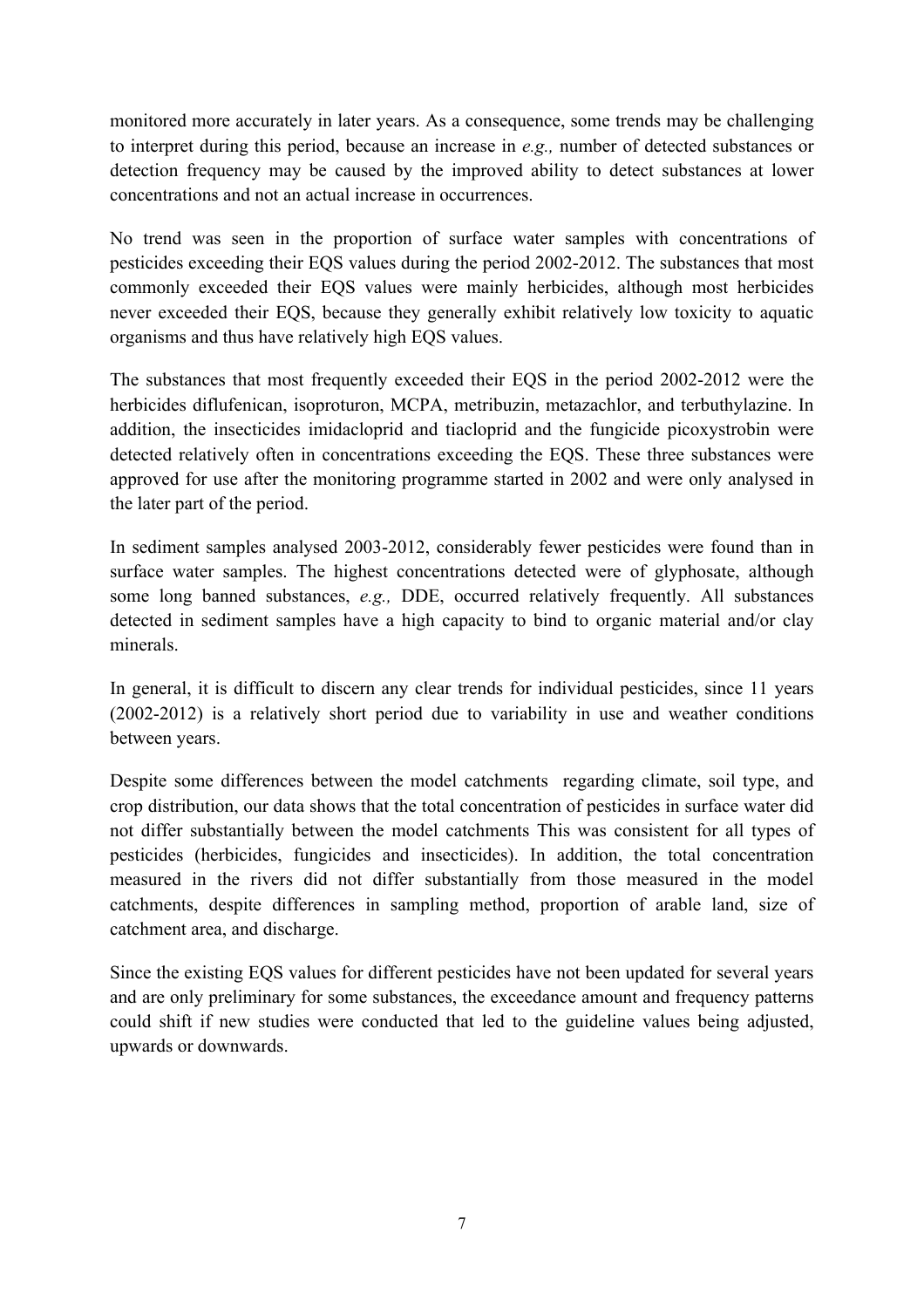### 3 Tabel of figures

Figure 1. Map of Southern Sweden with sampling locations indicated. The model catchments are marked in black: Västergötland (O 18), Östergötland (E 21), Halland (N 34), and Skåne (M 42). The two rivers included in the sampling, Skivarpsån and Vege å, are marked in red. Additional sampling points, marked in blue, are not covered in the surface water monitoring, but are included in the national environmental monitoring program for pesticides in air (Vavihill) and precipitation (Vavihill, Aspvreten). Page 5

Figure 2. Soil types (50 cm depth) within the model catchment in Västergötland (O 18), data from SGU (Swedish Geological Survey). Page 7

Figure 3. Annual relative distribution of crops on the arable land in the Västergötland catchment, 2002-2012. Page 9

Figure 4. Proportion of arable land in the Västergötland catchment that was treated with pesticides during 2002-2012. Page 9

Figure 5. Time series for average applied amount of active substances and treated area (kg/ha) for each type of pesticide and in total, 2002-2012, Västergötland. Page 9

Figure 6. Soil types (50 cm depth) within the model catchment in Östergötland (E 21), data from SGU. Page 10

Figure 7. Annual relative distribution of crops on the arable land in the Östergötland catchment, 2002-2012. Page 12

Figure 8. Proportion of arable land in the Östergötland catchment that was treated with pesticides during 2002-2012. Page 12

Figure 9. Time series for average applied amount of active substances and treated area (kg/ha) for each type of pesticide and in total, 2002-2012, Östergötland. Page 12

Figure 10. Soil types (50 cm depth) within the model catchment in Halland (N 34), data from SGU. Page 13

Figure 11. Annual relative distribution of crops on the arable land in the Halland catchment, 2002-2012. Page 15

Figure 12. Proportion of arable land in the Halland catchment that was treated with pesticides during 2002-2012. Page 15

Figure 13. Time series for average applied amount of active substances and treated area (kg/ha) for each type of pesticide and in total, 2002-2012, Halland. Page 15

Figure 14. Soil types (50 cm depth) within the model catchment in Skåne (M 42), data from SGU. Page 16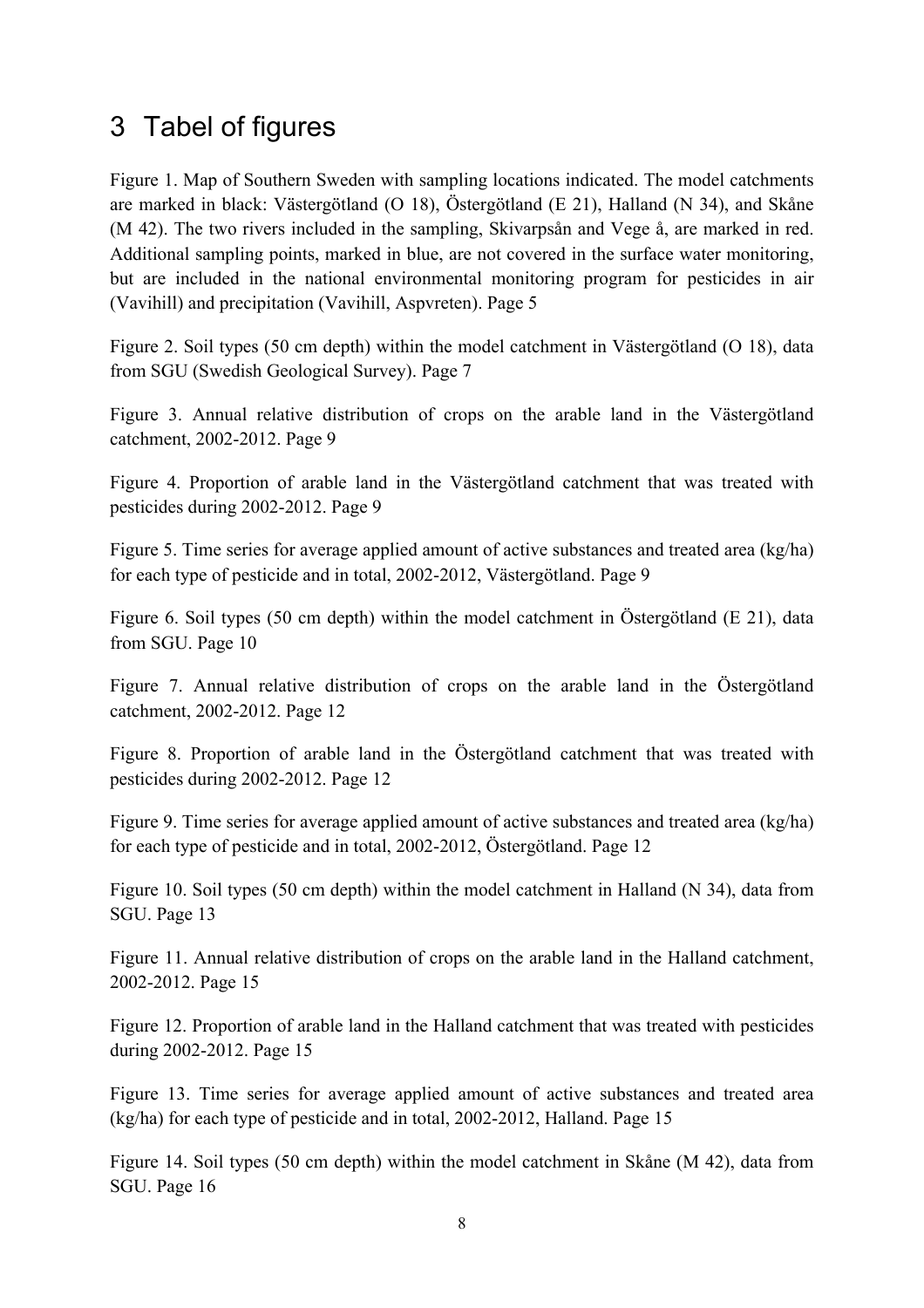Figure 15. Annual relative distribution of crops on the arable land in the Skåne catchment, 2002-2012. Page 18

Figure 16. Proportion of arable land in the Skåne catchment that was treated with pesticides during 2002-2012. Page 18

Figure 17. Time series for average applied amount of active substances and treated area (kg/ha) for each type of pesticide and in total, 2002-2012, Skåne. Page 18

Figure 18. Texture triangle used for classification of soil type: coarse grained (1: C), medium grained (2: M), medium-fine grained (3: MF), fine grained (4: F), very fine grained (5:VF). Colored circles represent the most common soil types (in total  $\geq 80\%$ ) for each catchment: purple - Västergötland; blue - Östergötland; green - Halland; red - Skåne (see Table 2). Grey circles represent the texture of 1930 soil samples from the Swedish arable land survey (Eriksson et al, 2010), modified by Julien Moeys (Moeys and Shanguan, 2014). Page 21

Figure 19. Mean monthly precipitation in the model catchments (a) Västergötland O 18, (b) Östergötland E 21, (c) Halland N 34, (d) Skåne M 42, for the 30-year norm period (1961- 1990) and for the monitoring period (2002-2012). See Appendix 1 for data sources. Page 23

Figure 20. Relative distribution of crops (average for 2002-2012) on arable land in the catchments: Västergötland (top left), Östergötland (top right), Halland (bottom left) och Skåne (bottom right). Average per crop for 2002-2012. Page 25

Figure 21. Relative distribution of crops on arable land for the entire county: Västergötland (top left), Östergötland (top right), Halland (bottom left) och Skåne (bottom right). Average for the years 2002, 2006, and 2012. Data from Jordbruksstatistisk årsbok 2013 (Annual agricultural statistics, 2013). Note that crops specified in the catchments as 'maize' and 'kitchen crops' here are included in the categories 'ley' and 'other', respectively. Page 27

Figure 22. Amount of pesticides applied per treated area during 2002-2012 in the four model catchments (corresponds to the dashed black lines in figures 5, 9, 13, and 17, which sum up the total amount applied within each catchment). Dashed lines indicate the average for the entire period for each catchment. Page 28

Figure 23. Proportion of the average application (% of total applied amount) and of total number of substances used at least once (within brackets) for each type of pesticide during 2002-2012, in the model catchments: Västergötland (O 18: top left), Östergötland (E 21: top right), Halland (N 34: bottom left), and Skåne (M 42: bottom right). Omitted from the figure are one growth regulator in Halland and two growth regulators in Skåne because the proportion is considerably lower than 1%. Page 30

Figure 24. Relative distribution of crops on arable land in catchments for Skivarpsån (upstreams from sampling point) and Vege å, average for 2005-2013, as determined from block data from the Swedish Agricultural Board (SJV block database 2005-2013; Moeys, 2014, personal communication). Page 32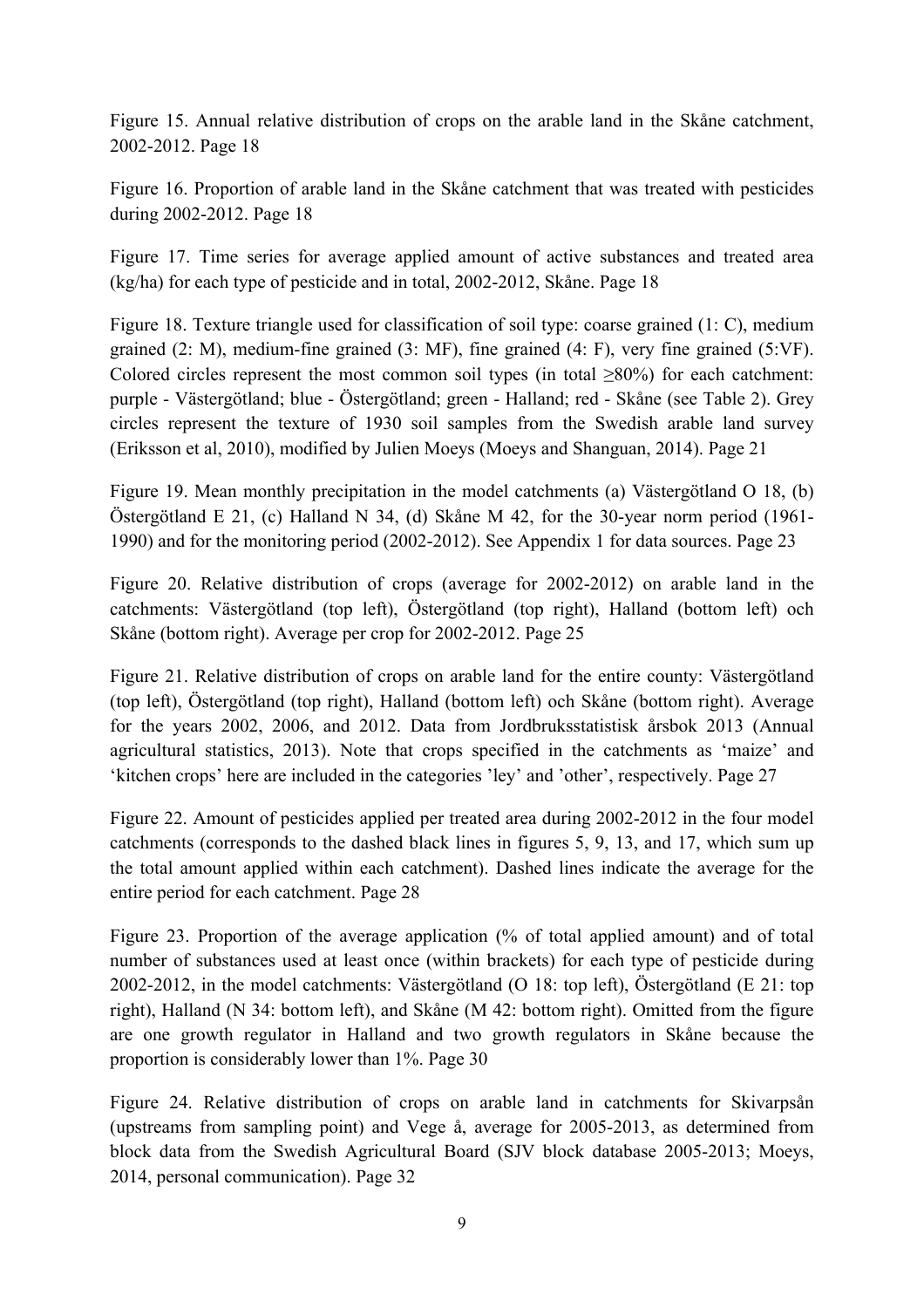Figure 25. Number of analyzed substances and median of the detection limits (LOD) for each type of pesticide per year, 2002-2012. Growth regulators are not included. Page 38

Figure 26. Proportion of substances detected in given abundances in surface water from model catchments and rivers 2002-2012. Page 40

Figure 27. Number of detected substances in individual samples from model catchments and rivers, calculated separately for the periods 2002-2008 and 2009-2012. Proportions are in relation to total number of samples for each period. Page 42

Figure 28. Average number of substances detected for each catchment (O18: Västergötland; E21: Östergötland; N34: Halland; M42: Skåne), calculated separately for the periods 2002- 2008 and 2009-2012. Page 42

Figure 29. Percentage of surface water samples with at least one substance reaching or exceeding its environmental quality standard (EQS). Results include surface water samples from all four streams and both rivers, 2002-2012. From 2009 onward trace amounts in exceedance of the EQS are included as detections. Page 42

Figure 30. Number of substances that reached or exceeded its EQS at least once during 2002- 2012. Page 43

Figure 31. Total concentration ( $\mu$ g/l) per sample during ordinary sampling period in the model catchments and in rivers, given as one boxplot per year. The horizontal line in the box represents the median value and the box includes half of all samples (*i.e.*  $25<sup>th</sup>$  to  $75<sup>th</sup>$ percentile). Note the log-scale. Page 44

Figure 32. Total concentration per sample for all pesticides (a), herbicides (b), fungicides (c), and insecticides (d) represented by a boxplot for all catchments and for each individual catchment (O18: Västergötland; E21: Östergötland; N34: Halland; M42: Skåne) for samples from ordinary sampling period. Note the log-scale. Page 45

Figure 33. The ten most commonly used (in kg) substances 2002-2012 ranked from left to right. For each substance is given the EOS and all detected concentrations, as well as the  $75<sup>th</sup>$ ,  $50<sup>th</sup>$  (median) and  $25<sup>th</sup>$  percentiles for all surface water analyses (including analyses with no detects, *i.e.* zero) from rivers and model catchments. Note the log-scale. Page 47

Figure 34. The ten most widely applied (largest area, in ha) substances 2002-2012 ranked from left to right. For each substance is given the EQS and all detected concentrations, as well as the  $75<sup>th</sup>$ ,  $50<sup>th</sup>$  (median) and  $25<sup>th</sup>$  percentiles for all surface water analyses (including analyses with no detects, *i.e.* zero) from rivers and model catchments. Note the log-scale. Page 47

Figure 35. The ten most commonly detected (frequency-% of occurence above LOD per analyzed sample) substances 2002-2012 ranked from left to right. For each substance is given the EQS and all detected concentrations, as well as the  $75<sup>th</sup>$ ,  $50<sup>th</sup>$  (median) and  $25<sup>th</sup>$  percentiles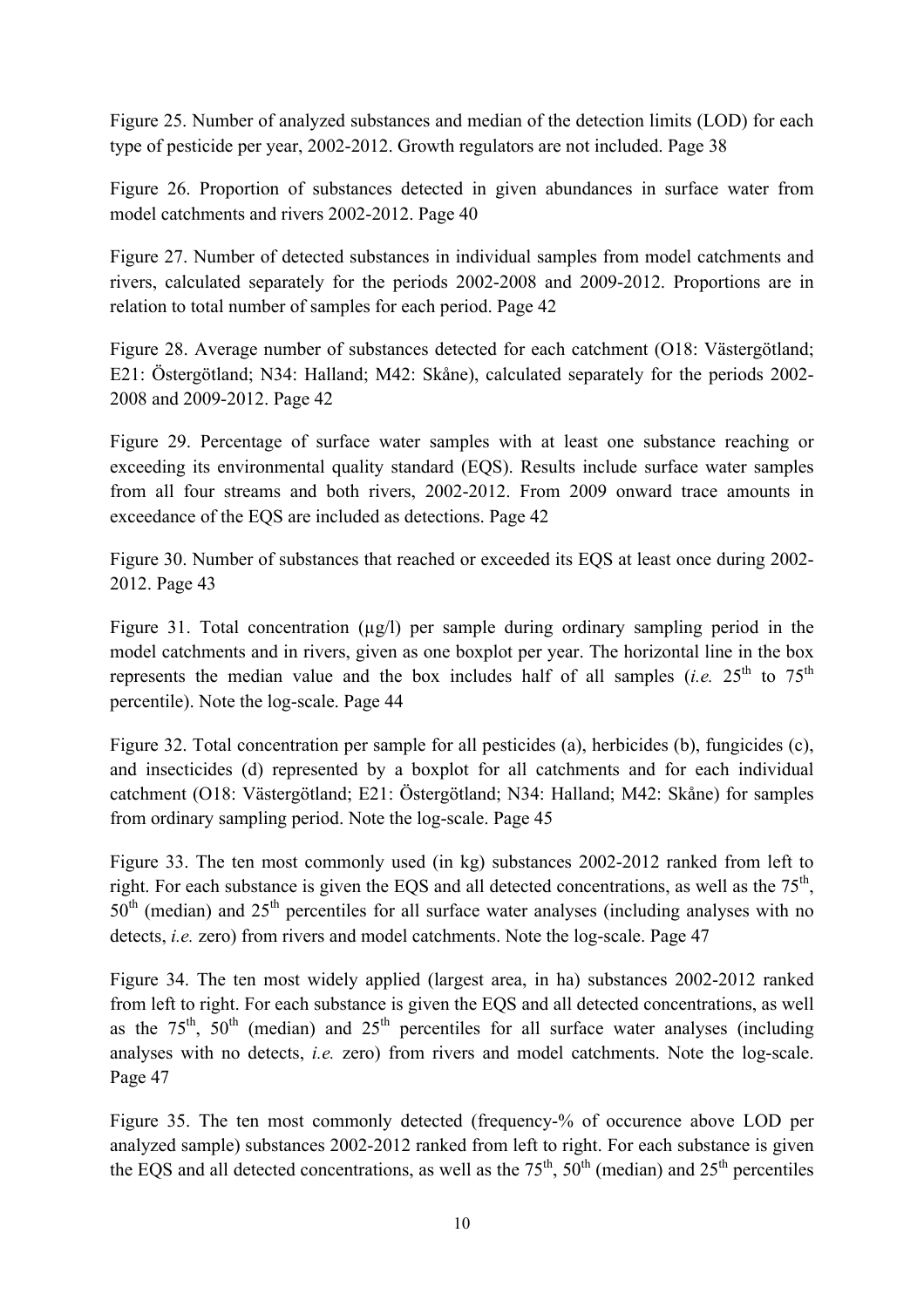for all surface water analyses (including analyses with no detects, *i.e.* zero) from rivers and model catchments. Note the log-scale. Page 48

Figure 36. The ten substances most commonly detected above their EQS (frequency-% of occurrence above EQS) 2002-2012 ranked from left to right. For each substance is given the EQS and all detected concentrations, as well as the  $75<sup>th</sup>$ ,  $50<sup>th</sup>$  (median) and  $25<sup>th</sup>$  percentiles for all surface water analyses (including analyses with no detects, *i.e.* zero) from rivers and model catchments. Note the log-scale. Page 48

Figure 37. Proportion of surface water samples (streams and river) with detects of each individual substance during ordinary sampling period for 2002-2012. Only substances detected in 10% or more of the samples are included. Page 49

Figure 38. Proportion of surface water samples with detects of the ten most commonly occurring (above LOD) individual substances in Västergötland (O 18), Östergötland (E 21), Halland (N 34), and Skåne (M 42) and the two rivers during ordinary sampling period for 2002-2012. Color coding for the bars are given in Figure 36. Page 50

Figure 39. Proportion of surface water samples (streams and river) with concentrations above EQS for individual substances, 2002-2012. Based on the ten substances that are most commonly detected above their EQS and have been included in the analyses for at least 2 years during 2002-2012. Page 51

Figure 40. Proportion of surface water samples with concentrations above EQS for the ten most commonly exceeding substances (included in the analytical program for at least 2 years) in Västergötland (O 18), Östergötland (E 21), Halland (N 34), and Skåne (M 42) and the two rivers during the ordinary sampling period for 2002-2012. Page 51

Figure 41. Total concentration in a flow-proportional sample compared with the weekly time integrated sample obtained during the same week. Blue triangles (peak flow) and green squares (non-peak flow) indicate whether the flow-proportional sample was obtained at peak flow or not (*i.e.,* before or after a peak). In some cases several flow-proportional samples were obtained during the same week. The figure includes 135 of 143 collected flowproportional samples, because the time integrated sample from one of the weeks was missing. The flow-proportional samples can be considered as momentary samples, except for samples from 2012, which are composites of three subsamples collected within a short time frame, hence the quotation marks around "momentary". Page 54

Figure 42. Top: Yearly detects of imidachloprid in the four model catchments and the two rivers in comparison to the EQS (red line). Orange symbols  $(90<sup>th</sup>$  percentile) indicate the level where 90% of the samples had a concentration below EQS (or non-detect) for each year. Blue symbols indicate level of detection (LOD, median value) for each year. Bottom: PTI (toxicity index indicating the magnitude of EQS exceedance) for each year within the individual catchments: O18 – Västergötland; E21 – Östergötland; N34 – Halland; M42 – Skåne. PTI is not included for the years 2005-2008 due to high LODs in that period. Page 56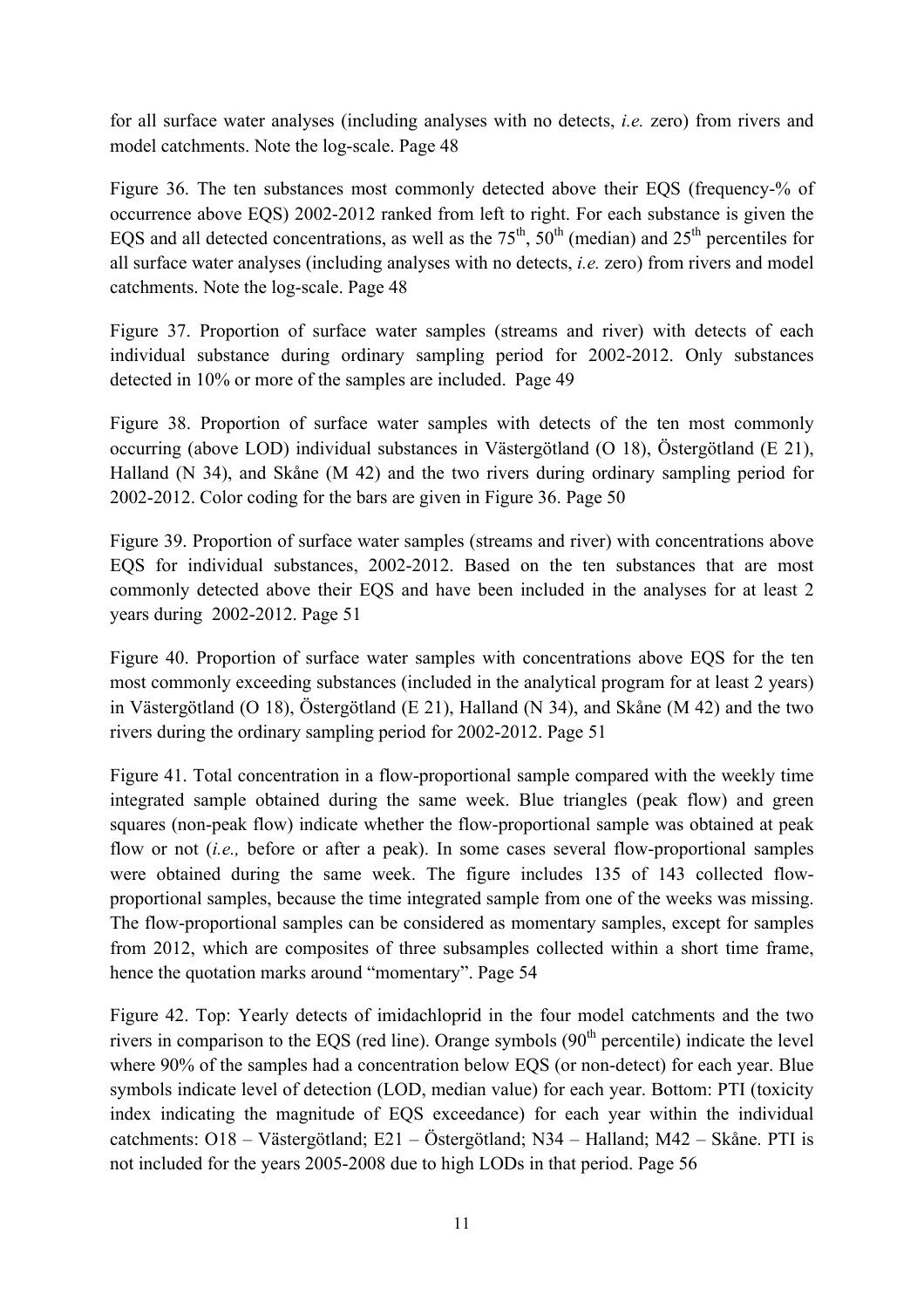Figure 43. Top: Yearly detects of tiachloprid in the four model catchments and the two rivers in comparison to the EOS (red line). Orange symbols  $(90<sup>th</sup>$  percentile) indicate the level where 90% of the samples had a concentration below EQS (or non-detect) for each year. Blue symbols indicate level of detection (LOD, median value) for each year. Bottom: PTI (toxicity index indicating the magnitude of EQS exceedance) for each year within the individual catchments: O18 – Västergötland; E21 – Östergötland; N34 – Halland; M42 – Skåne. Page 57

Figure 44. Yearly detects of esfenvalerat in the four model catchments and the two rivers in comparison to the EQS (red line). Orange symbols  $(90<sup>th</sup>$  percentile) indicate the level where 90% of the samples had a concentration below EQS (or non-detect) for each year, although the occurrences are too few to see the  $90<sup>th</sup>$  percentile, which is equal to zero. Blue symbols indicate level of detection (LOD, median value) for each year. Page 58

Figure 45. Detects of alphacypermethrin (8 detects;  $EQS = 0.001 \mu g/l$ ), betacyfluthrin (4 detects;  $EOS = 0.0001 \mu g/l$ , cyfluthrin (1 detect;  $EOS = 0.0006 \mu g/l$ ), cypermethrin (3 detects; 0.00008  $\mu$ g/l), deltamethrin (3 detects; EQS = 0.0002  $\mu$ g/l), permethrin (1 detect; EQS = 0.0001  $\mu$ g/l), and tau-fluvalinate (4 detects; EQS = 0.0002  $\mu$ g/l) in the four model catchments and the two rivers. Detection limit (LOD) is shown for permethrin (not included in the analyses 2006), highest LOD, and alphacypermethrin, lowest LOD. Lambdacyhalothrin (EQS=0.006 µg/l) has never been detected. Page 59

Figure 46. Yearly detects of BAM in the four model catchments and the two rivers in comparison to the EQS (red line). Orange symbols  $(90<sup>th</sup>$  percentile) indicate the level where 90% of the samples had a concentration below EQS (or non-detect) for each year. Blue symbols indicate level of detection (LOD, median value) for each year. Page 61

Figure 47. Yearly detects of bentazone in the four model catchments and the two rivers in comparison to the EQS (red line). Orange symbols  $(90<sup>th</sup>$  percentile) indicate the level where 90% of the samples had a concentration below EQS (or non-detect) for each year. Blue symbols indicate level of detection (LOD, median value) for each year. Page 61

Figure 48. Yearly detects of cyanazine in the four model catchments and the two rivers in comparison to the EQS (red line). Orange symbols  $(90<sup>th</sup>$  percentile) indicate the level where 90% of the samples had a concentration below EQS (or non-detect) for each year. Blue symbols indicate level of detection (LOD, median value) for each year. Page 61

Figure 49. Top: Yearly detects of diflufenikan in the four model catchments and the two rivers in comparison to the EOS (red line). Orange symbols  $(90<sup>th</sup>$  percentile) indicate the level where 90% of the samples had a concentration below EQS (or non-detect) for each year. Blue symbols indicate level of detection (LOD, median value) for each year. Bottom: PTI (toxicity index indicating the magnitude of EQS exceedance) for each year within the individual catchments: O18 – Västergötland; E21 – Östergötland; N34 – Halland; M42 – Skåne. Page 62

Figure 50. Yearly detects of dichlorprop in the four model catchments and the two rivers in comparison to the EQS (red line). Orange symbols  $(90<sup>th</sup>$  percentile) indicate the level where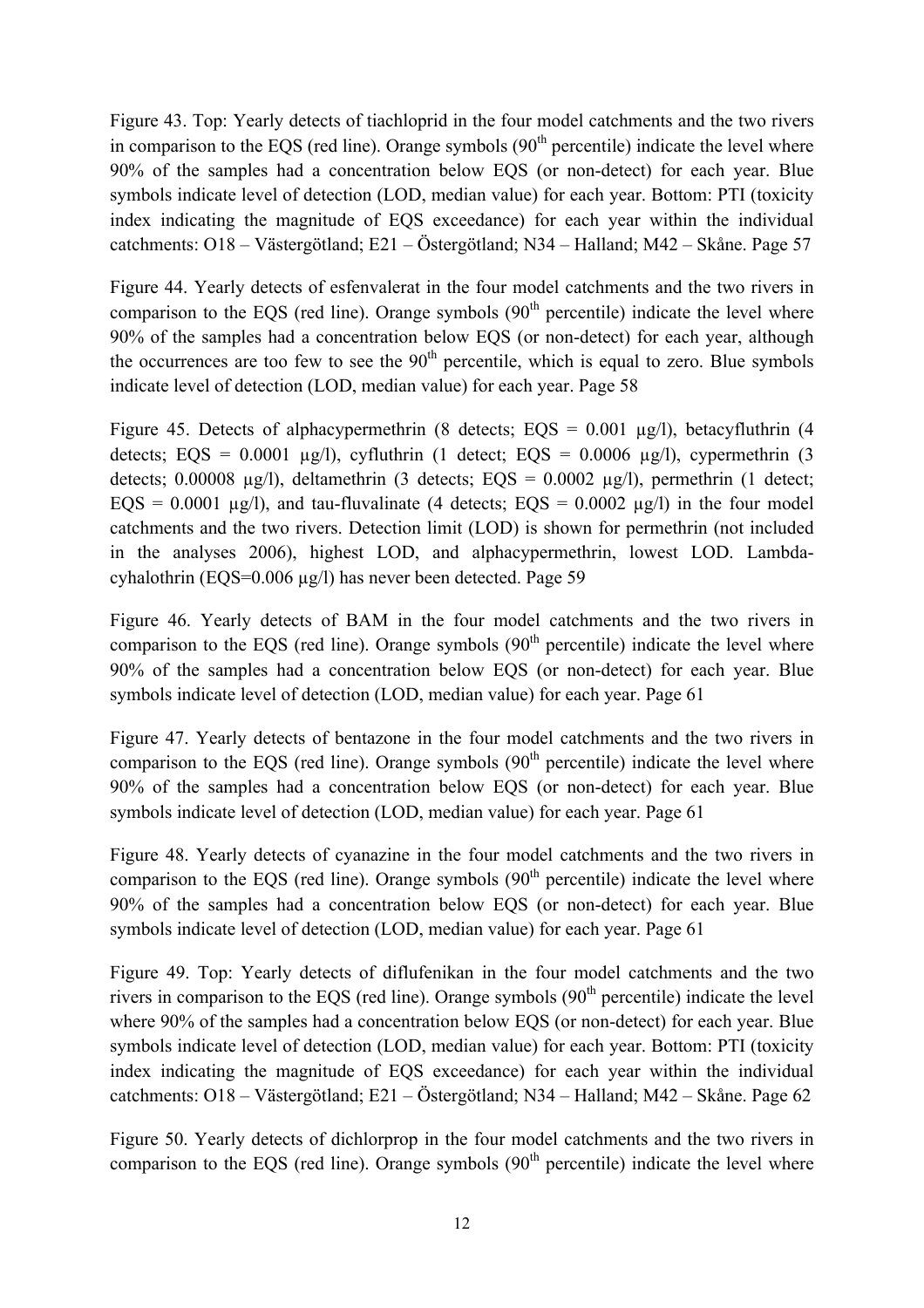90% of the samples had a concentration below EQS (or non-detect) for each year. Blue symbols indicate level of detection (LOD, median value) for each year. Page 64

Figure 51. Yearly detects of flurtamon in the four model catchments and the two rivers in comparison to the EQS (red line). Orange symbols  $(90<sup>th</sup>$  percentile) indicate the level where 90% of the samples had a concentration below EQS (or non-detect) for each year. Blue symbols indicate level of detection (LOD, median value) for each year. Page 64

Figure 52. Yearly detects of glyphosate and AMPA (degradation product) in the four model catchments and the two rivers in comparison to the EQS (red line). Orange symbols  $(90<sup>th</sup>$ percentile) indicate the level where 90% of the samples had a concentration below EQS (or non-detect) for each year. Blue symbols indicate level of detection (LOD, median value) for each year. Page 65

Figure 53. Top: Yearly detects of isoproturone in the four model catchments and the two rivers in comparison to the EOS (red line). Orange symbols  $(90<sup>th</sup>$  percentile) indicate the level where 90% of the samples had a concentration below EQS (or non-detect) for each year. Blue symbols indicate level of detection (LOD, median value) for each year. Bottom: PTI (toxicity index indicating the magnitude of EQS exceedance) for each year within the individual catchments: O18 – Västergötland; E21 – Östergötland; N34 – Halland; M42 – Skåne. Page 66

Figure 54. Yearly detects of qvinmerak in the four model catchments and the two rivers in comparison to the EQS (red line). Orange symbols  $(90<sup>th</sup>$  percentile) indicate the level where 90% of the samples had a concentration below EQS (or non-detect) for each year. Blue symbols indicate level of detection (LOD, median value) for each year. Page 67

Figure 55. Top: Yearly detects of MCPA in the four model catchments and the two rivers in comparison to the EOS (red line). Orange symbols  $(90<sup>th</sup>$  percentile) indicate the level where 90% of the samples had a concentration below EQS (or non-detect) for each year. Blue symbols indicate level of detection (LOD, median value) for each year. Bottom: PTI (toxicity index indicating the magnitude of EQS exceedance) for each year within the individual catchments: O18 – Västergötland; E21 – Östergötland; N34 – Halland; M42 – Skåne. Page 68

Figure 56. Yearly detects of mechoprop in the four model catchments and the two rivers in comparison to the EOS (red line). Orange symbols  $(90<sup>th</sup>$  percentile) indicate the level where 90% of the samples had a concentration below EQS (or non-detect) for each year. Blue symbols indicate level of detection (LOD, median value) for each year. Page 69

Figure 57. Top: Yearly detects of metazachlor in the four model catchments and the two rivers in comparison to the EQS (red line). Orange symbols  $(90<sup>th</sup>$  percentile) indicate the level where 90% of the samples had a concentration below EQS (or non-detect) for each year. Blue symbols indicate level of detection (LOD, median value) for each year. Bottom: PTI (toxicity index indicating the magnitude of EQS exceedance) for each year within the individual catchments: O18 – Västergötland; E21 – Östergötland; N34 – Halland; M42 – Skåne. Page 70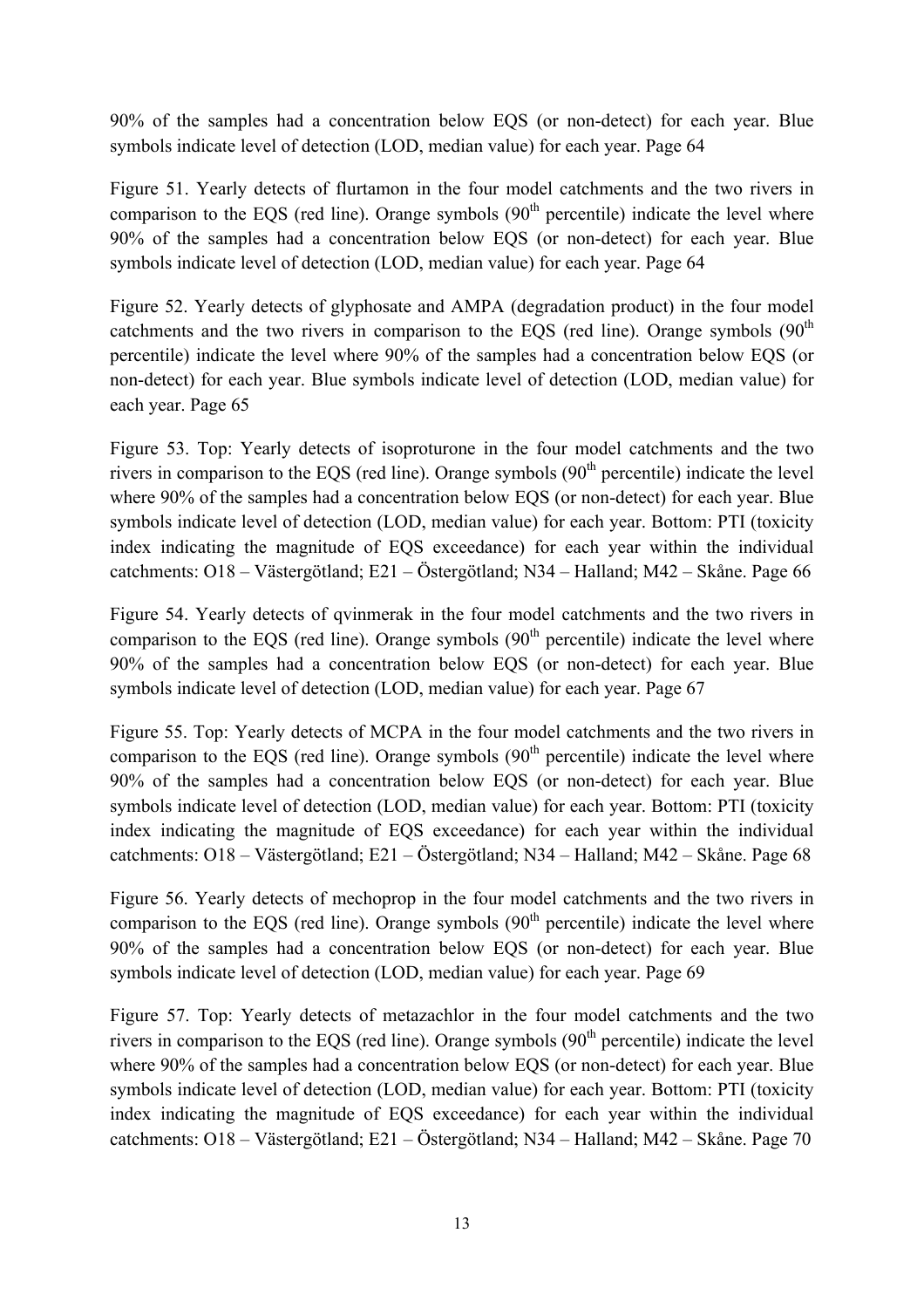Figure 58. Top: Yearly detects of metribuzine in the four model catchments and the two rivers in comparison to the EOS (red line). Orange symbols  $(90<sup>th</sup>$  percentile) indicate the level where 90% of the samples had a concentration below EQS (or non-detect) for each year. Blue symbols indicate level of detection (LOD, median value) for each year. Bottom: PTI (toxicity index indicating the magnitude of EQS exceedance) for each year within the individual catchments: O18 – Västergötland; E21 – Östergötland; N34 – Halland; M42 – Skåne. Page 71

Figure 59. Top: Yearly detects of pikoxystrobine in the four model catchments and the two rivers in comparison to the EQS (red line). Orange symbols  $(90<sup>th</sup>$  percentile) indicate the level where 90% of the samples had a concentration below EOS (or non-detect) for each year. Blue symbols indicate level of detection (LOD, median value) for each year. Bottom: PTI (toxicity index indicating the magnitude of EQS exceedance) for each year within the individual catchments: O18 – Västergötland; E21 – Östergötland; N34 – Halland; M42 – Skåne. Page 73

Figure 60. Yearly detects of prosulfocarb in the four model catchments and the two rivers in comparison to the EQS (red line). Orange symbols  $(90<sup>th</sup>$  percentile) indicate the level where 90% of the samples had a concentration below EQS (or non-detect) for each year. Blue symbols indicate level of detection (LOD, median value) for each year. Page 73

Figure 61. Top: Yearly detects of terbytylazine in the four model catchments and the two rivers in comparison to the EQS (red line). Orange symbols  $(90<sup>th</sup>$  percentile) indicate the level where 90% of the samples had a concentration below EOS (or non-detect) for each year. Blue symbols indicate level of detection (LOD, median value) for each year. Bottom: PTI (toxicity index indicating the magnitude of EQS exceedance) for each year within the individual catchments: O18 – Västergötland; E21 – Östergötland; N34 – Halland; M42 – Skåne. Page 74

Figure 62. Top: Yearly detects of DETA (terbutylazinedesethyl) in the four model catchments and the two rivers in comparison to the EQS (red line). Orange symbols  $(90<sup>th</sup>$  percentile) indicate the level where 90% of the samples had a concentration below EQS (or non-detect) for each year. Blue symbols indicate level of detection (LOD, median value) for each year. Bottom: PTI (toxicity index indicating the magnitude of EQS exceedance) for each year within the individual catchments: O18 – Västergötland; E21 – Östergötland; N34 – Halland; M42 – Skåne. Page 75

Figure 63. Yearly detects of tribenuronmethyl in the four model catchments and the two rivers in comparison to the EOS (red line). Orange symbols  $(90<sup>th</sup>$  percentile) indicate the level where 90% of the samples had a concentration below EQS (or non-detect) for each year. Blue symbols indicate level of detection (LOD, median value) for each year. Page 76

Figure 64. Total concentration (left y-axis; µg per kg dry weight) of substances in sediments (including trace amounts) and number of sediment samples collected in the streams and rivers during 2002-2012. Page 78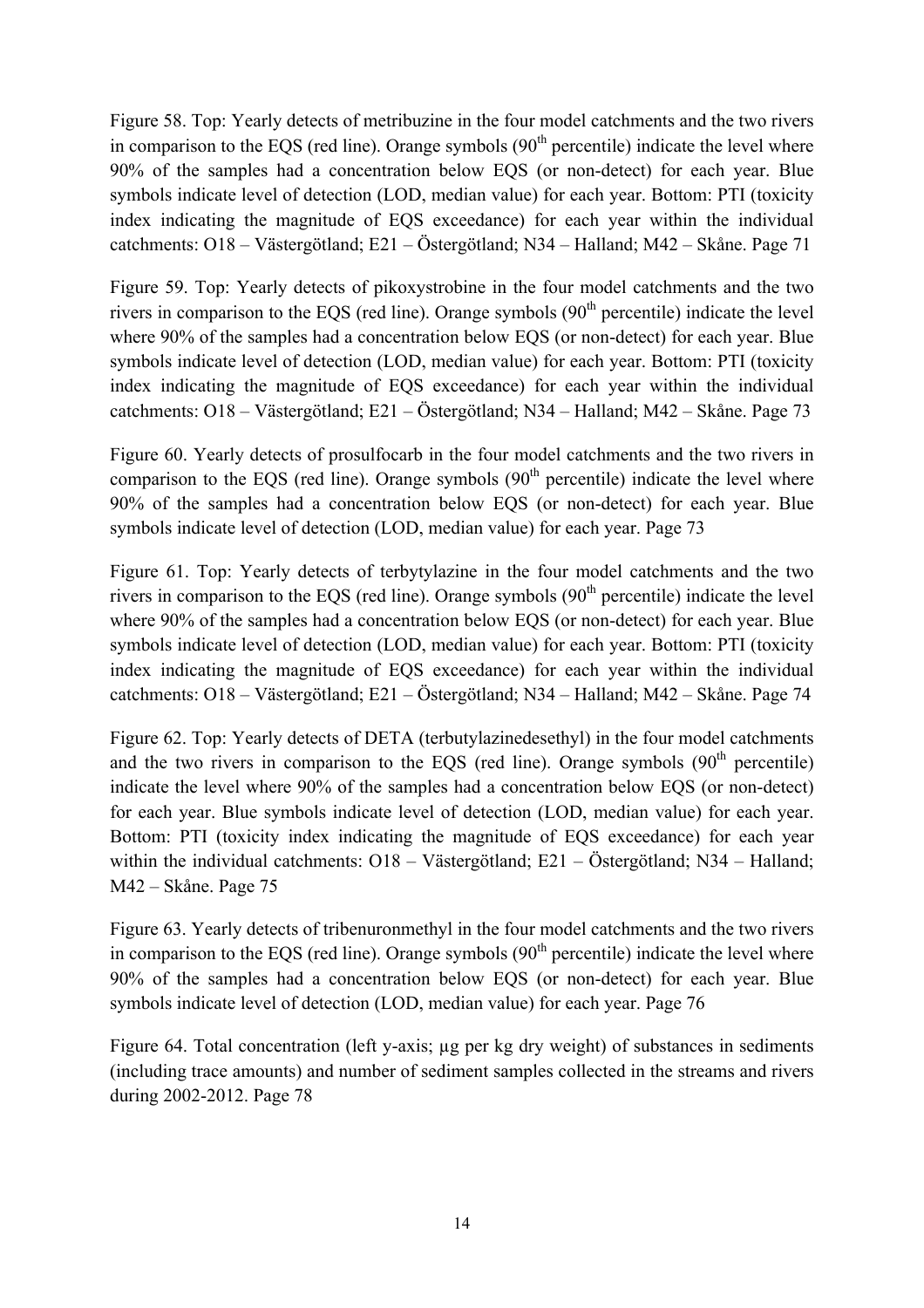Figure 65. Detection frequency for the most commonly occurring substances in sediment samples during 2003-2012. Only substances with a detection frequency above 10% are included. Page 79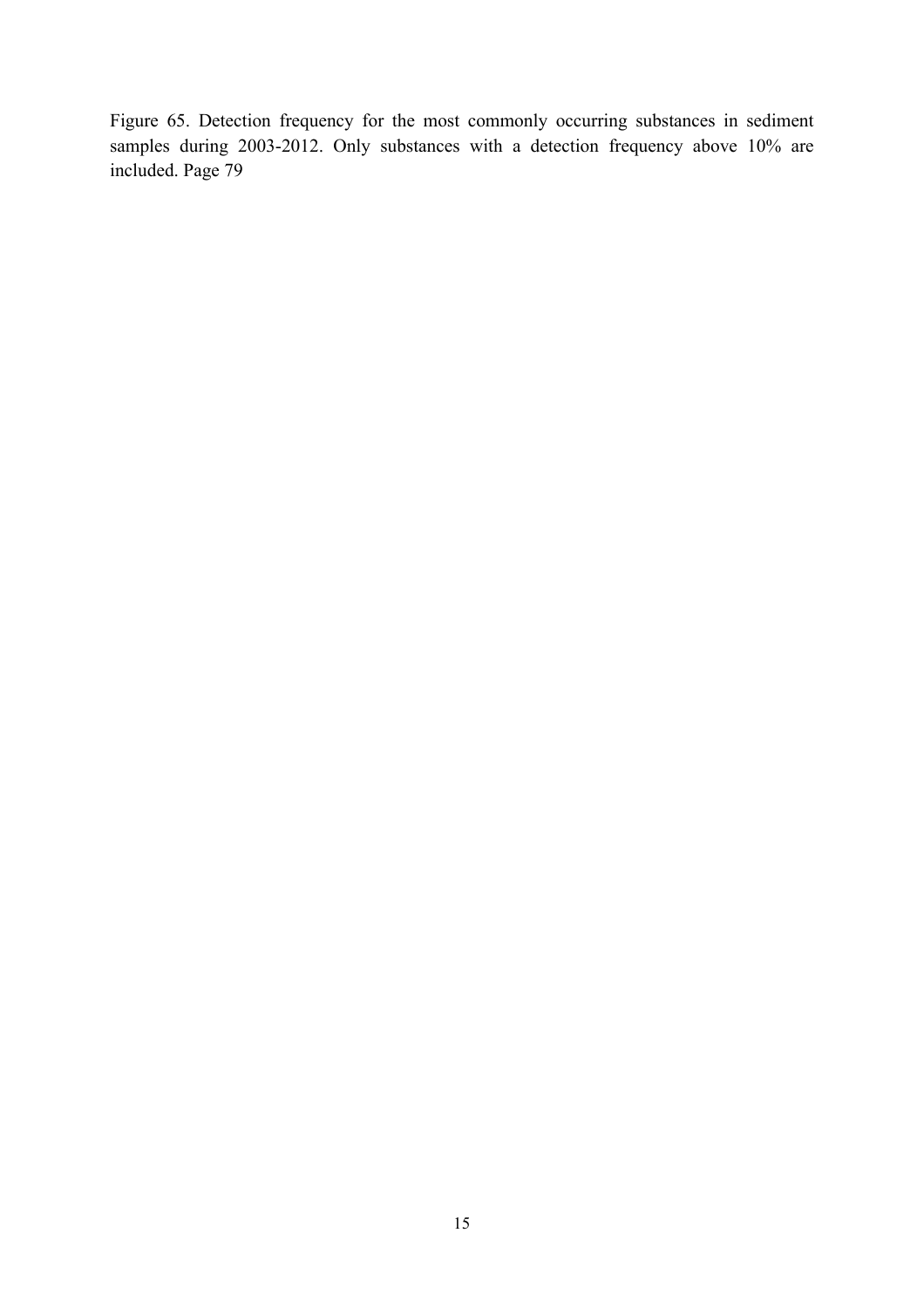### 4 Table of tables

Table 1. Comparison of area, proportion farmland, dominant soil type, total annual precipitation, and annual average temperature for 2002-2012 to the 30-years norms and annual drainage (surface water) for the four model catchments. Page 6

Table 2. Soil texture classification according to FOOTPRINT Soil Types (FST) for the dominant  $(\geq 80\%)$  soil textures. Area  $(\% )$  denotes the areal percentage represented by the soil type and Ack. (%) denotes the accumulated areal percentage within each catchment. Four classification categories determine the soil type: hydrology, texture of top soil (MJ) and subsoil (Alv), and organic matter content in the top soil. Please refer to chapter 2.5.1 for a full explanation of the acronyms. Page 19

Table 3. Annual average precipitation (NB) for the individual catchments: 30-year norm (years 1961-1990) compared with the investigated period 2002-2012 for the entire year and for May-October (ordinary sampling period). For May-October 2002-2012 the following yearly averages are also shown: length of longest dry period (period with cumulative precipitation  $\leq 10$  mm), maximum cumulative precipitation during a 10 day period, maximum precipitation for a 24 hour period, and number of days with more than 10 mm precipitation. Refer to Appendix 1 for data sources. Page 22

Table 4. Monthly average temperatures (°C) during the 30-year norm period (1961-1990) and the period for this investigation (2002-2012), for the model catchments in Västergötland (O 18), Östergötland (E 21), Halland (N 34) and Skåne (M 42). Refer to Appendix 1 for data sources. Page 24

Table 5. Applied amount of active substances per treated area (kg/ha) and percentage treated area of total farmland (%) for each region (2009/2010; Jordbruksstatistisk årsbok, 2013) and the corresponding model catchment (average for 2002-2012): herbicides (OG), fungicides (SV), insecticides (IN) and total. Growth regulators are not included in the regional values for total treated area and total percentage treated area of total farmland. Page 28

Table 6. Total number of surface water samples that have been collected from the model catchments (Västergötland, O 18; Östergötland, E 21; Halland, N 34; Skåne, M 42) and rivers during 2002-2012. Unless otherwise noted samples were collected during the ordinary sampling period ("ord."), *i.e.* the summer season. Samples were also collected from N 34 and M 42 during the winter season ("vinter") and in M 42 through parallel flow-proportional sampling ("flöde"). Page 33

Table 7. Comparison of total number of used substances and number of substances that were included in the analyses during the entire or parts of the period, to substances that were not included, but used in low (L:  $\leq 10$  kg), medium (M: 10-100 kg), or high (H:  $\geq 100$  kg) quantities summed over the period 2002-2012 in each of the model catchments. O18: Västergötland; E21: Östergötland; N34: Halland; M42: Skåne). Page 37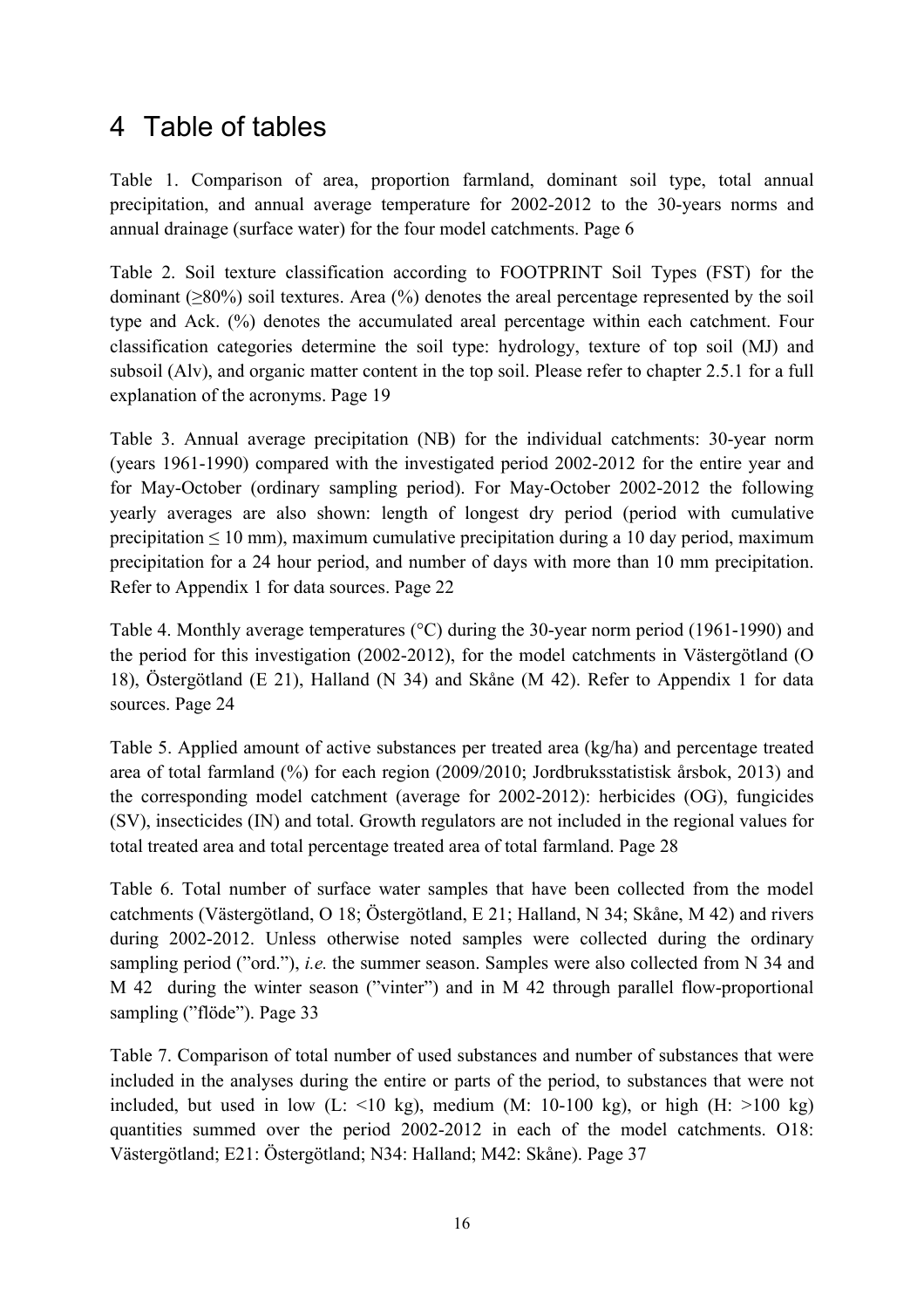Table 8. Number of substances detected in flow-proportional and time-integrated samples, respectively, from the model catchment M 42 during weeks when both types of samples were taken. Data shown per year. Page 53

Table 9. Summary of the number of individual substances and total number of detects within each model catchment and in the two rivers during 2003-2012. O 18: Västergötland; E 21: Östergötland; N 34: Halland; M 42: Skåne. Page 77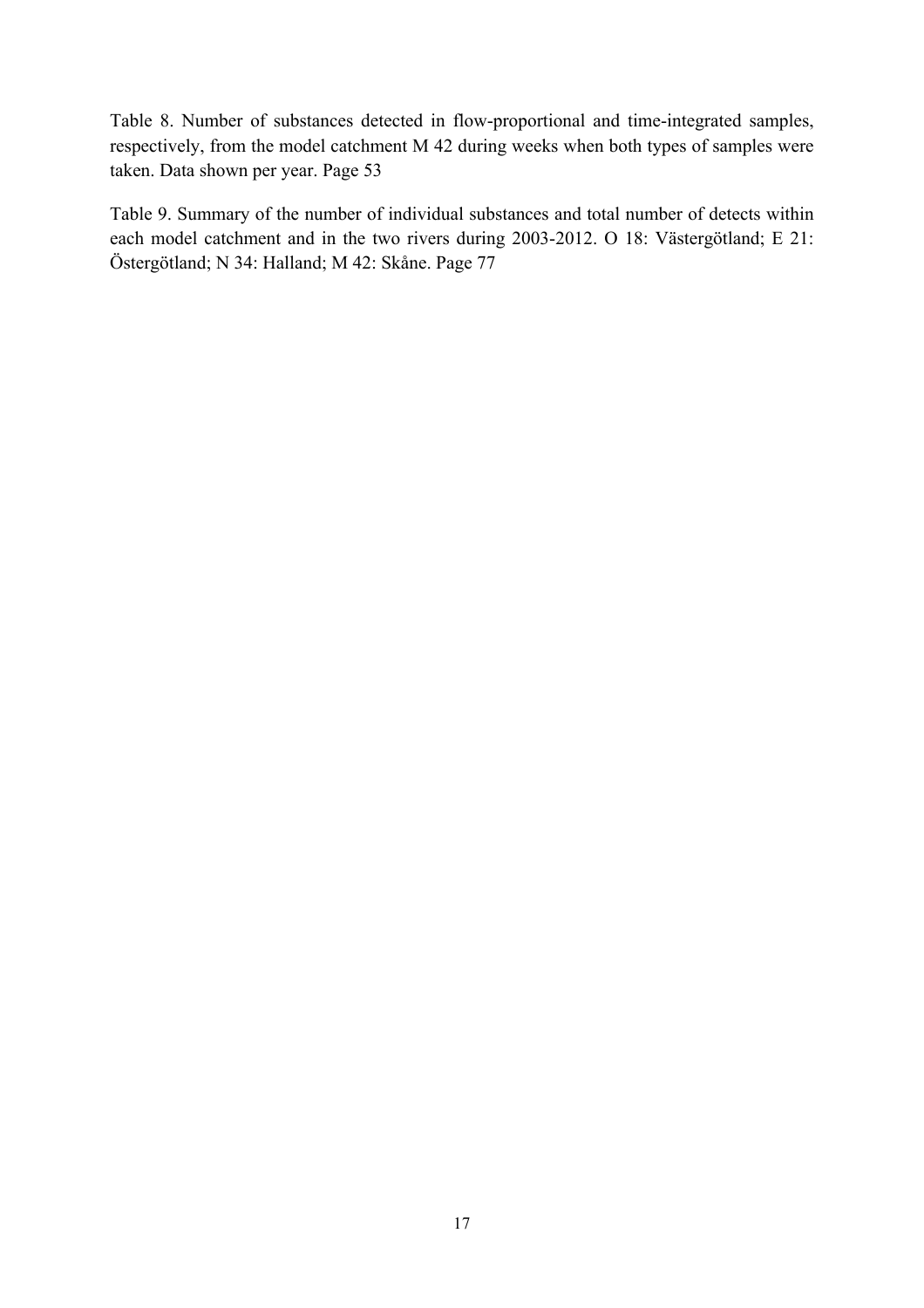# 5 Table of appendices

### **Appendix 1.**

Precipitation, stream hydrographs, and temperature in the model catchments 2002-2012, as well as river hydrographs for Skivarpsån and Vege å. The 30-year norms (1961-1990) for precipitation and temperature are shown for comparison and hydrographs are presented in relation to the average for 2002-2012.

Figure B1 – 1. Monthly precipitation in model catchment O18 (Västergötland) during 2002-2012 as percent of monthly average for the 30-year norm (1961-1990). Grey shading denote May-October, *i.e.*  the ordinary sampling period for surface water.

Figure B1 – 2. Monthly average temperature for the model catchment O18 (Västergötland) compared to the 30-year norm.

Figure B1 – 3. Monthly drainage in model catchment O18 (Västergötland) during 2002-2012. Grey shading denote May-October, *i.e.* the ordinary sampling period for surface water.

Table B1 - 1. Precipitation data for the model catchment in Västergötland (O 18).

Figure B1 – 4. Monthly precipitation in model catchment E 21(Östergötland) during 2002-2012 as percent of monthly average for the 30-year norm (1961-1990). Grey shading denote May-October, *i.e.*  the ordinary sampling period for surface water.

Figure B1 – 5. Monthly average temperature for the model catchment E 21 (Östergötland) compared to the 30-year norm.

Figure B1 – 6. Monthly drainage in model catchment E 21(Östergötland) during 2002-2012. Grey shading denote May-October, *i.e.* the ordinary sampling period for surface water.

Table B1 - 2. Precipitation data for the model catchment in Östergötland (E 21).

Figure B1 – 7. Monthly precipitation in model catchment N 34(Halland) during 2002-2012 as percent of monthly average for the 30-year norm (1961-1990). Grey shading denote May-October, *i.e.* the ordinary sampling period for surface water.

Figur B1 – 8. Monthly average temperature for the model catchment N 34 (Halland) compared to the 30-year norm.

Figure B1 – 9. Monthly drainage in model catchment N 34 (Halland) during 2002-2012. Grey shading denote May-October, *i.e.* the ordinary sampling period for surface water.

Table  $B1 - 3$ . Precipitation data for the model catchment in Halland (N 34)

Figure B1 – 10. Monthly precipitation in model catchment M 42 (Skåne) during 2002-2012 as percent of monthly average for the 30-year norm (1961-1990). Grey shading denote May-October, *i.e.* the ordinary sampling period for surface water.

Figure B1 – 11. Monthly average temperature for the model catchment M 42 (Skåne) compared to the 30-year norm.

Figure B1 – 12. Monthly drainage in model catchment M 42 (Skåne) during 2002-2012. Grey shading denote May-October, *i.e.* the ordinary sampling period for surface water.

Table B1 – 4. Precipitation data for the model catchment in Skåne (M 42).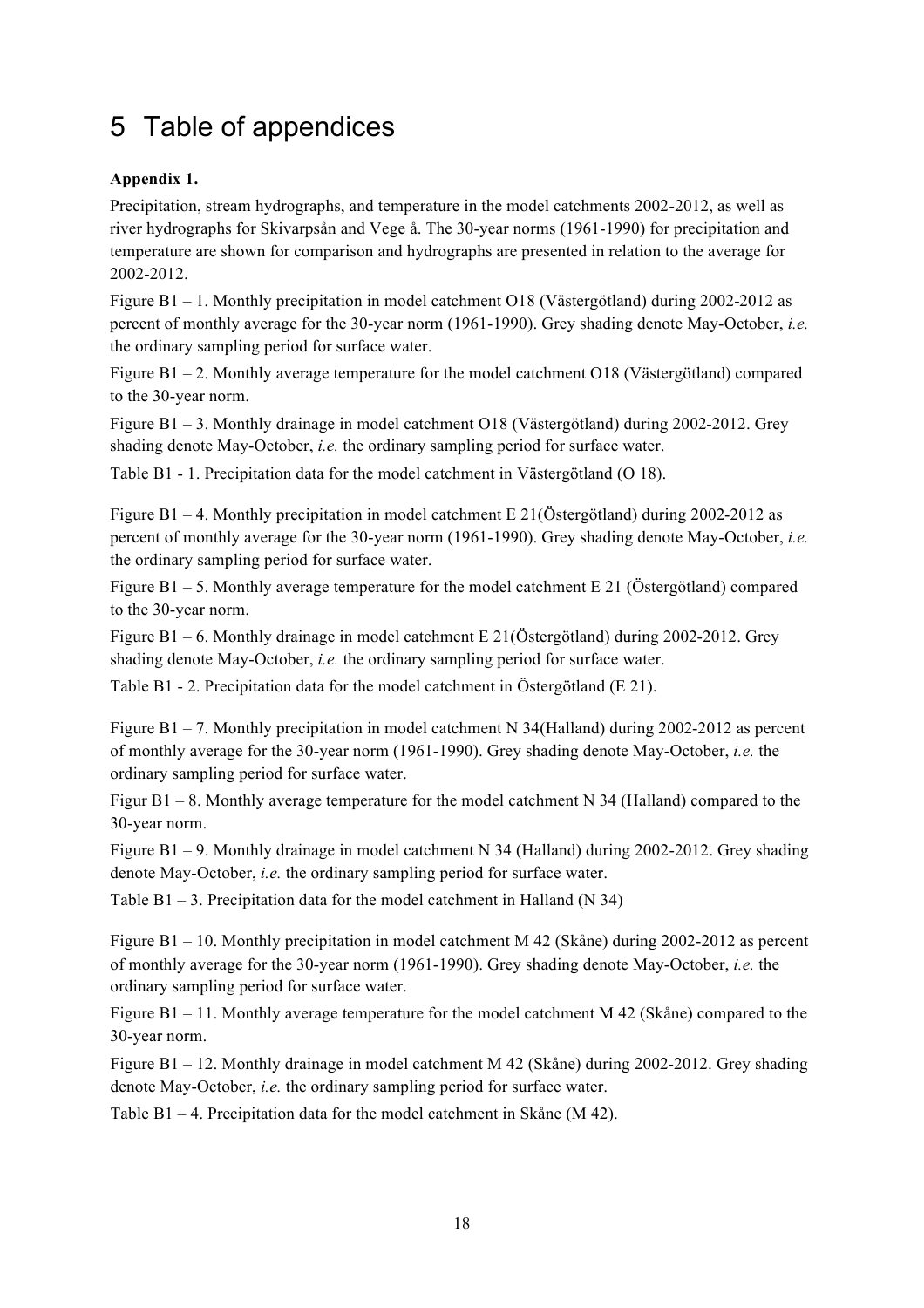Figure B1 – 13. Hydrograph (l/s) for Skivarpsån; average flow per month 2002-2012 compared to monthly average for the same period. Grey shading denote the ordinary sampling period for surface water, May-October.

Figure B1 – 14. Hydrograph (l/s) for Vege å; average flow per month 2002-2012 compared to monthly average for the same period. Grey shading denote the ordinary sampling period for surface water, May-October.

**Årsnederbörd** – cumulative precipitation (in mm) for the entire year.

**Nedb. maj-okt** – cumulative precipitation (in mm) from May 1 to 31 October.

**# dagar kum. nb ≤10** – number of consecutive days with a maximum of 10 mm cumulative precipitation. This parameter represents the length of a drought period and is calculated for the period between May 1 and October 31.

**Max kum. nb 10 dagar** – Maximum cumulative precipitation (in mm) during a 10 day period. This is calculated for the period between May 1 and October 31.

**Max dygn-nb** – Maximum precipitation (in mm) during a 24 hour period between May 1 and October 31.

**# dagar ≥10** – Number of days (not necessarily consecutive) with a precipitation of 10 mm or more during the period May 1 to October 31.

#### **Appendix 2a.**

Summary of analyzed substances during 2002-2012 and the year they were added to or removed from the analyses of surface water samples. Symbols indicate that the substance was included in the analyses for surface water from **streams**  $(\Box)$  and/or **rivers**  $(X)$  that year.

#### **Appendix 2b.**

Summary of analyzed substances and the year they were added or removed from the analyses for **sediment samples**, 2002-2012. Circles (**○**) indicate that the substance was included in the analyses that year.

#### **Appendix 3.**

Evolution of detection limits during 2002-2012 ( $\mu$ g/l, median values) in surface water samples from streams (ordinary sampling period) and rivers. Light red numberindicate that the detection limit is up to 10 times higher than the EQ (RV; µg/L). Dark red numbers indicate a detection limit more than 10 times higher than the EQ. Unless otherwise noted the EQ value is the standard Swedish EQ (Kemikalieinspektionen, 2014).

Substance types: H= herbicide; F= fungicide; I= insecticide; B= biocide; TV= growth regulator

 $-$  = EO value does not exist

\* = EQ according to the environmental quality standard (AA-MKN) for terrestrial water according to EU directive 2013/39/EU. Maximum concentration for preventing acute toxicity (MAC-MKN) is normally higher than this value.

 $#$  = refers to the total concentration of all isomers.<br><sup>a</sup> = Preliminary EQ according to Andersson et al., 2009.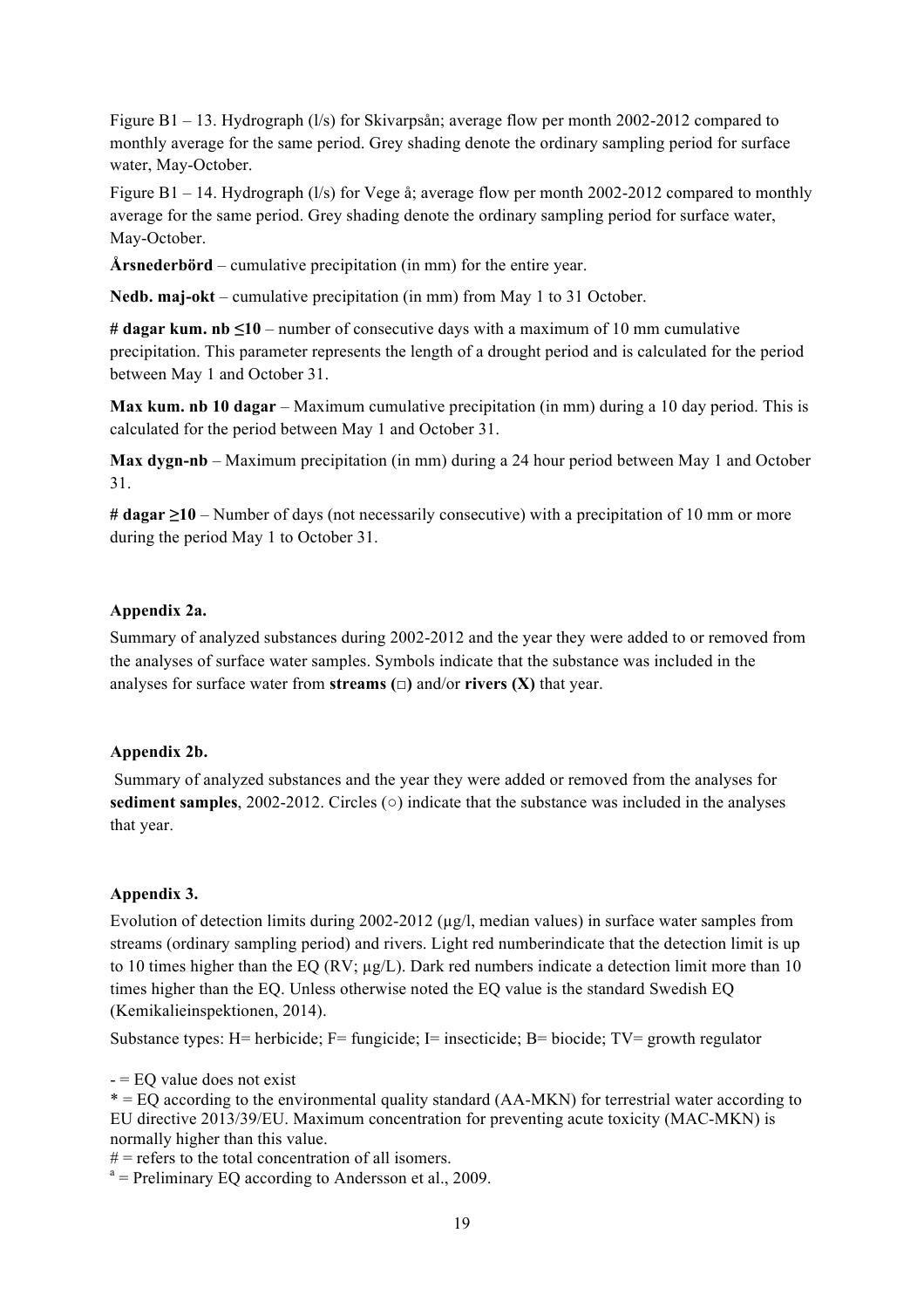$b =$ Preliminary EQ according to Andersson & Kreuger 2011.

 $c =$  Calculations assume that the EQ is the same as for the original substance n (Asp & Kreuger, 2005).

 $d =$  Preliminary EQ based on data from Agritox (2013).

#### **Appendix 4.**

Summary of the ordinary sampling period, 2002-2012, in **Västergötland** (O 18); substances included in analyses, first and last year that the substance was included (see appendix 2 for details), application within the model catchment (the most commonly used substances is denoted by 1), total number of samples that were collected, proportion of samples with detects, number of detects as percent of the number of samples, maximum concentration measured, and percentile values for the weekly average concentration (VMH) as  $\mu$ g/L, and current EQ (RV) and number of detects above the EQ as percent of total number of samples. Exceedance of the EQ was calculated differently for samples analyzed between 2002-2008 and those analyzed between 2009-2012, see **section 3.7** for explanation of the calculations.

#### **Appendix 5.**

Summary of the ordinary sampling period, 2002-2012, in **Östergötland** (E 21); substances included in analyses, first and last year that the substance was included (see appendix 2 for details), application within the model catchment (the most commonly used substances is denoted by 1), total number of samples that were collected, proportion of samples with detects, number of detects as percent of the number of samples, maximum concentration measured, and percentile values for the weekly average concentration (VMH) as µg/L, and current EQ (RV) and number of detects above the EQ as percent of total number of samples. Exceedance of the EQ was calculated differently for samples analyzed between 2002-2008 and those analyzed between 2009-2012, see **section 3.7** for explanation of the calculations.

#### **Appendix 6.**

Summary of the ordinary sampling period, 2002-2012, in **Halland** (N 34); substances included in analyses, first and last year that the substance was included (see appendix 2 for details), application within the model catchment (the most commonly used substances is denoted by 1), total number of samples that were collected, proportion of samples with detects, number of detects as percent of the number of samples, maximum concentration measured, and percentile values for the weekly average concentration (VMH) as  $\mu$ g/L, and current EQ (RV) and number of detects above the EQ as percent of total number of samples. Exceedance of the EQ was calculated differently for samples analyzed between 2002-2008 and those analyzed between 2009-2012, see **section 3.7** for explanation of the calculations.

#### **Appendix 7.**

Summary of the **winter sampling**, 2002-2012, in **Halland** (N 34); substances included in analyses, first and last year that the substance was included (see appendix 2 for details), application within the model catchment (the most commonly used substances is denoted by 1), total number of samples that were collected, proportion of samples with detects, number of detects as percent of the number of samples, maximum concentration measured, and percentile values for the weekly average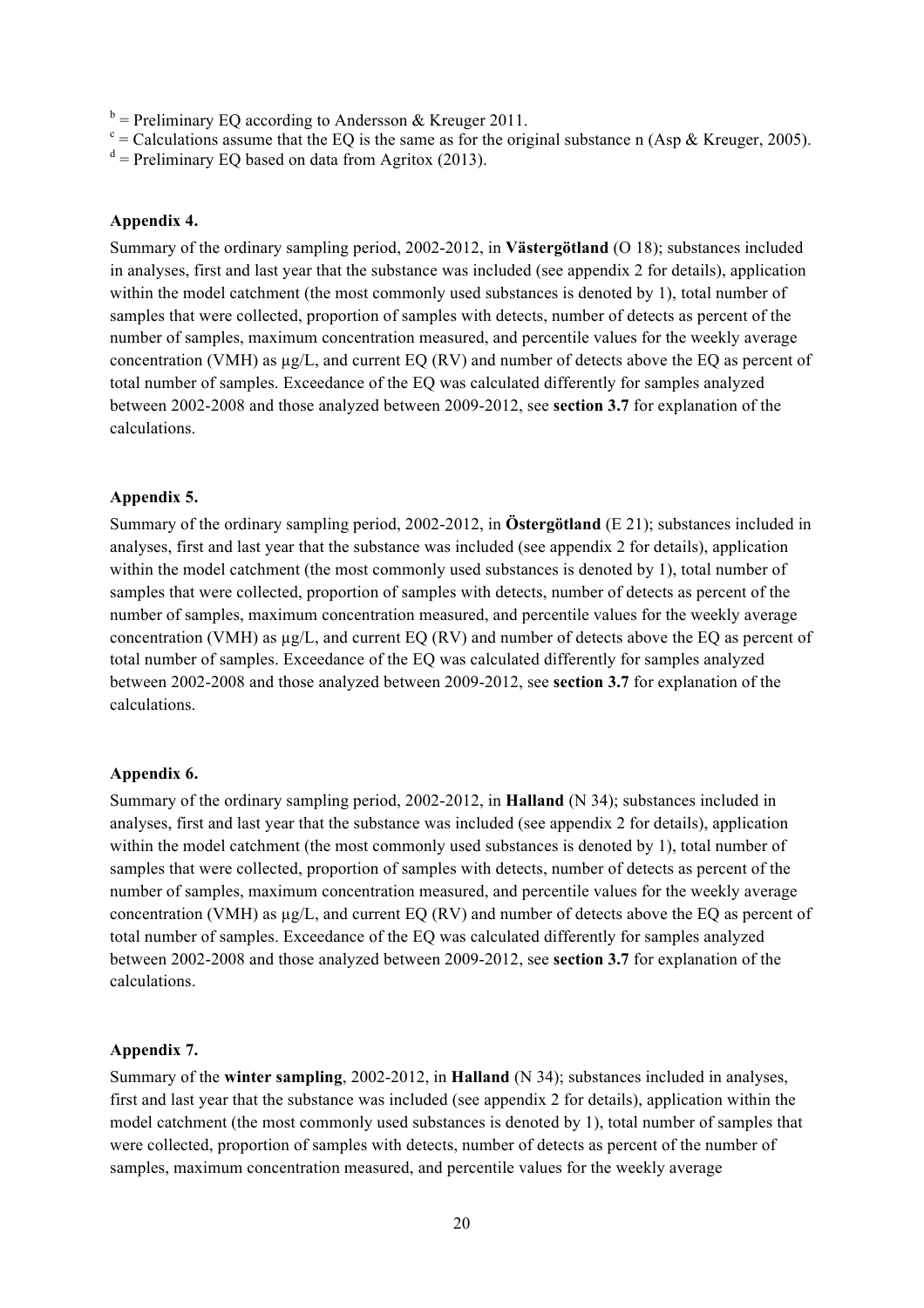concentration (VMH) as µg/L, and current EQ (RV) and number of detects above the EQ as percent of total number of samples. Exceedance of the EQ was calculated differently for samples analyzed between 2002-2008 and those analyzed between 2009-2012, see **section 3.7** for explanation of the calculations.

#### **Appendix 8.**

Summary of the ordinary sampling period, 2002-2012, in **Skåne** (M 42); substances included in analyses, first and last year that the substance was included (see appendix 2 for details), application within the model catchment (the most commonly used substances is denoted by 1), total number of samples that were collected, proportion of samples with detects, number of detects as percent of the number of samples, maximum concentration measured, and percentile values for the weekly average concentration (VMH) as  $\mu$ g/L, and current EQ (RV) and number of detects above the EQ as percent of total number of samples. Exceedance of the EQ was calculated differently for samples analyzed between 2002-2008 and those analyzed between 2009-2012, see **section 3.7** for explanation of the calculations.

#### **Appendix 9.**

Summary of the **winter sampling**, 2002-2012, in **Skåne** (M 42); substances included in analyses, first and last year that the substance was included (see appendix 2 for details), application within the model catchment (the most commonly used substances is denoted by 1), total number of samples that were collected, proportion of samples with detects, number of detects as percent of the number of samples, maximum concentration measured, and percentile values for the weekly average concentration (VMH) as µg/L, and current EQ (RV) and number of detects above the EQ as percent of total number of samples. Exceedance of the EQ was calculated differently for samples analyzed between 2002-2008 and those analyzed between 2009-2012, see **section 3.7** for explanation of the calculations.

#### **Appendix 10a.**

Yearly summary of **flow-proportional** sampling in comparison to the time-integrated samples in Skåne (M 42), 2006-2012 (no flow-proportional samples from 2008); "Max kvot" represents the highest detected ratio (largest difference) per substance between the concentration in a flowproportional sample and the time-integrated sample (weekly average concentration, VMH) for the same week (*i.e.* the flow-proportional sample was taken during the week represented by that VMH).

#### **Appendix 10b.**

Summary of **flow-proportional** sampling for the entire period 2006-2012 (not including 2008) in comparison to the time-integrated sampling in Skåne (M 42). Max kvot" represents the highest detected ratio (largest difference) per substance between the concentration in a flow-proportional sample and the time-integrated sample (weekly average concentration, VMH) for the same week (*i.e.*  the flow-proportional sample was taken during the week represented by that VMH). For all samples the maximum concentrations in the flow-proportional and time-integrated samples are provided for the ordinary sampling period, May-November) irregardless of the sampling time. The table also lists the years that each substance has been included in the analyses and the EQ (RV) for the substances. Concentrations marked in bold denote that the EQ was exceeded for that sample.